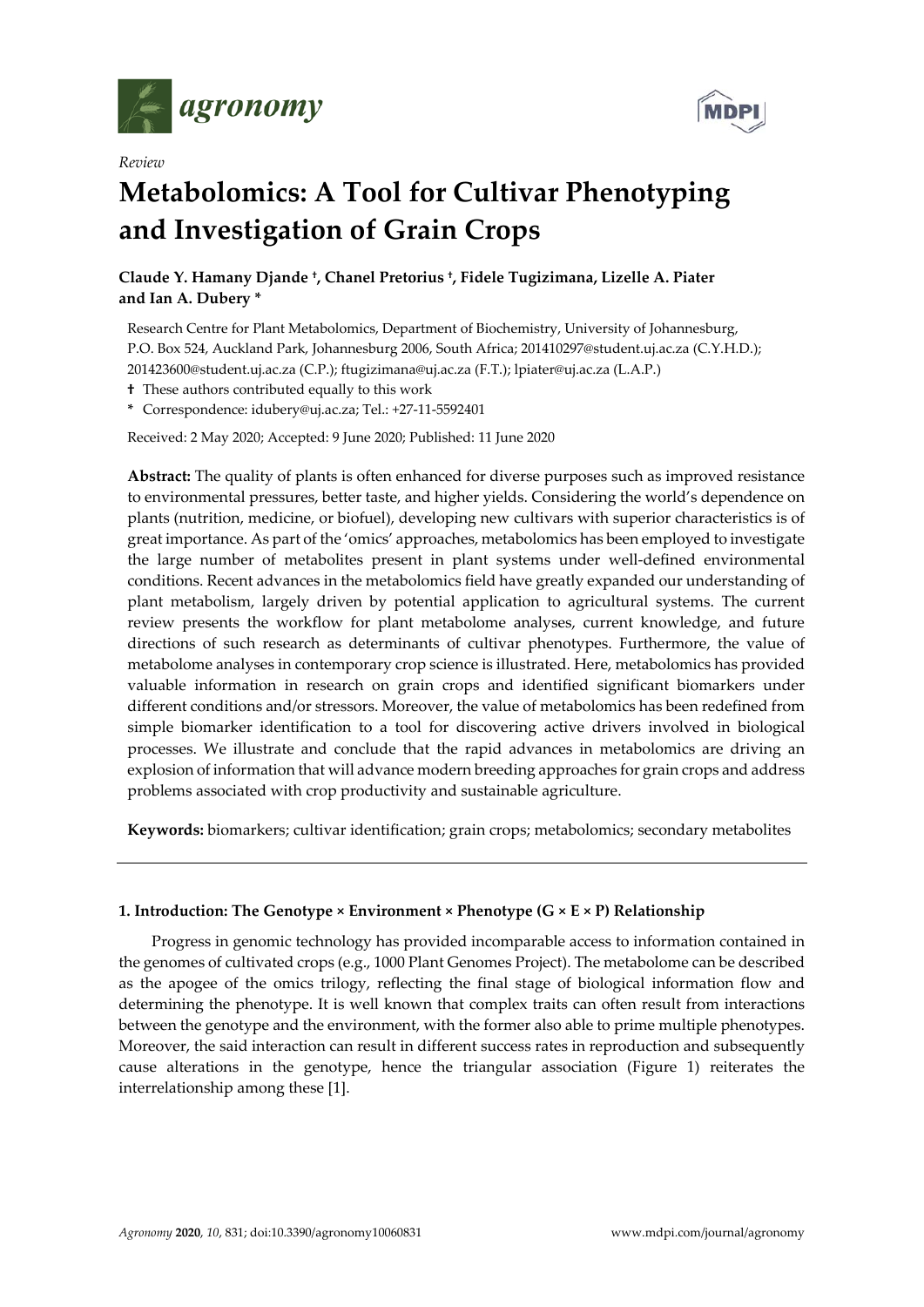

**Figure** 1. Abridged illustration of the genotype-environment-phenotype ( $G \times E \times P$ ) interaction, demonstrating the interrelationship among the various components. Growth and development of plants and phenotypic plasticity are greatly influenced by the genetic composition, environmental factors and genetic x environment interactions [2,3]. The metabolome represents the final recipient of biological information flow and determines the phenotype.

Several studies have illustrated the impact of environmental changes on the plant phenotype through remodeling of gene expression [3]. This interrelationship has been used as a basis to study complex traits and how they are influenced by environmental variations and genotype interactions [4,5]. These studies provided insights that can be applied in plant breeding during selection and in the development of cultivars with desirable traits. Although genomic selection is commonly used in plant breeding, it is important to note that multiple genetic variants linked to different traits only account for a small fraction of variety between different cultivars of the same species. Additionally, a specific, desirable agronomic trait can be multi-genic, supported by more than one gene or a network of interacting genes. Furthermore, the multi-factorial nature of stress response mechanisms, combined with the distinct influence of the environment and the intricacy of gene x environment interactions, are vital factors that need to be taken into account to understand and predict how the genotype translates into specific phenotypes. To this extent, integrative approaches have attempted to construct a full causal relationship from the genotype to the phenotype, taking into consideration possible environmental effects that might perturb this connection [6,7]. As part of these approaches, metabolomics is a fast-growing field contributing to the elucidation and understanding of plant biological processes. Metabolomics can provide a more in‐depth evaluation of phenotypic variation following environmental changes and hence establish good criteria of selection for desirable traits. In the current review the use of metabolomics in crop science, with a focus on small grains, will be discussed to highlight its potential benefits and growing importance.

#### **2. Plant Metabolomes as Responsive and Dynamic Entities**

Plant metabolites are reactants, products, or intermediates of enzymatic and other chemical reactions occurring within a biological system [8]. These small molecules can be categorized as primary or secondary metabolites. Generally, the former is directly involved in plant growth, development, and reproduction; and includes sugars, lipids, amino acids, and intermediates of photosynthesis, energy sources, tricarboxylic (TCA) cycle, and glycolysis. The latter, on the other hand, is not directly implicated in plant growth, nonetheless is involved in plant x environmental interactions, and particularly in responses to biotic and abiotic stresses, as well as adaptation to environmental factors. The absence of secondary metabolites may not be fatal to the plant; however,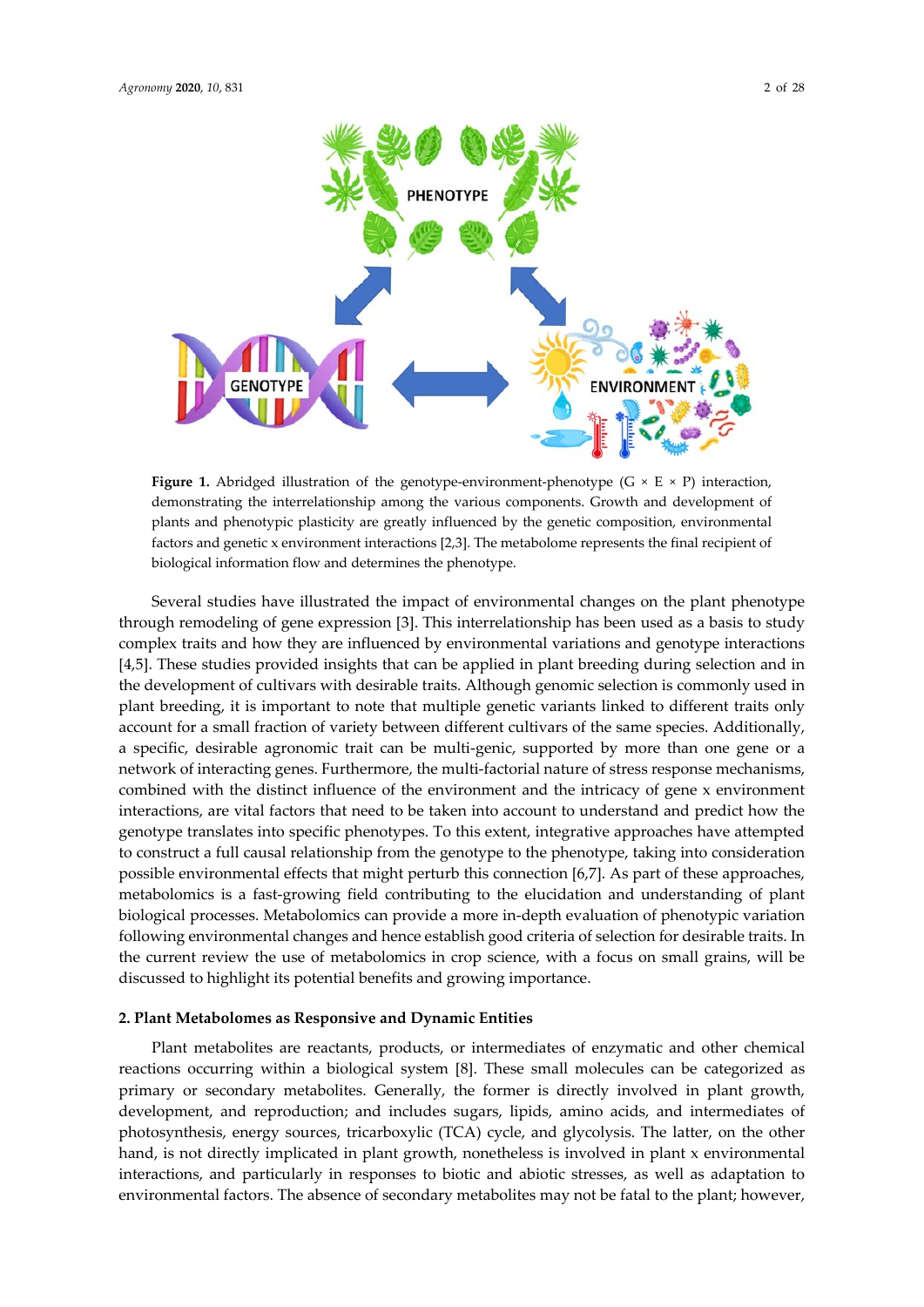it does jeopardize the defense system of the plant. Secondary metabolites have their origins in primary metabolic pathways and include phenylpropanoids/phenolics [9,10], glucosinolates [11], terpenes, and alkaloids [12,13]. These secondary metabolites play an important role in signaling, enzyme activation, catalytic activity, plant x environment interactions, and plant defense [14]. They are often genus‐ or species‐specific and also responsible for phenotypical characteristics (taste, color, and aroma) of the plants [15].

Plant metabolites are frequently perturbed following interaction with environmental stresses responsible for poor plant growth, reproduction, and crop yields [16]. In fact, approximately 30% of all pre‐ and post‐harvest yields are affected by these factors and cause production losses [17]. Abiotic stresses include heat, cold, drought, waterlogging, toxicity, alkalinity, and salinity among others [18,19], while biotic stresses comprise pathogens (fungi, bacteria, nematodes, and viruses) and various herbivores [17]. Some plants naturally develop a resistance or tolerance against these environmental factors. However, plant breeders often manipulate the production of metabolites and provide information necessary for the development of new plant cultivars, carrying resistance against abiotic and biotic factors. The pool of metabolites in plants, in comparison to other organisms, is the most abundant and diverse. This complexity is attributed to the diversity in structural compositions and the physico-chemical differences in terms of volatility, solubility, quantity, polarity, size, and stability of the compounds found therein [13,20]. Therefore, with the current methodologies and technologies, complete extraction and analysis of all metabolites in a biological system is still extremely challenging. A more holistic perspective of biological systems has been achieved by the use of 'multi‐omics' approaches [21].

# **3. Potential of Metabolomics in Crop Science: Big Data, Big Expectations**

Plant biology has become more explicit through the progress of ground‐breaking systems biology approaches which involve the 'omics' technologies [22]. These technologies include genomics, epigenomics, transcriptomics, proteomics, metabolomics, and phenomics [23]. Recently, fluxomics (the study of the total set of fluxes occurring in a metabolic network) has been included and has shown great relevance in the field [24]. Among the 'omics' technologies, metabolomics is remarkably increasing in popularity, with the focus on quantitative and qualitative analyses of the whole set of exogenous and endogenous metabolites (metabolome) of a biological system under defined environmental conditions [13,22]. The metabolome reflects the dynamic responses of the plant to physiological, pathophysiological, and environmental stimuli (Figure 2). It has become evident that these small molecules, (metabolites, ≤1500 Da in size) affect cellular physiology through feedback modulation of other 'omics' levels. Metabolomics is thus a powerful platform that can provide a comprehensive understanding of the biochemical status of an organism, e.g., to inform on the processes involved in disease progression or environmental adaptation, and hence assist in monitoring gene function [25].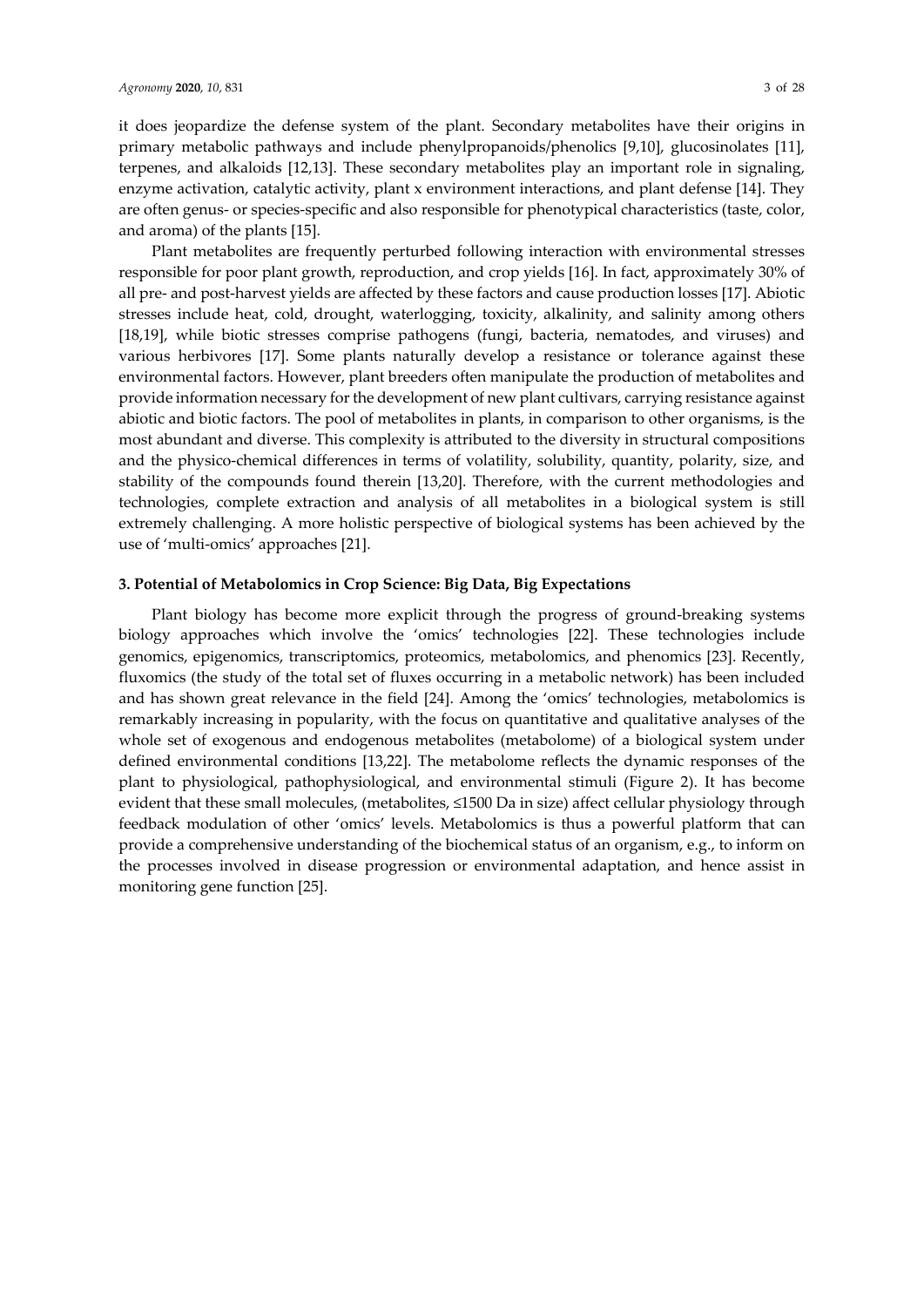

**Figure 2.** A systems biology view of biological information flow from genome to phenotype. Metabolomics offers a broad view of an organism's biochemical and physiological status, and altered metabolomes are a reflection of changes at the genome, transcriptome, and proteome levels. The metabolome is thus considered the underlying biochemical layer reflecting all information expressed and modulated throughout the other omics layers, making it the closest link to the phenotype.

Experimentally, metabolomic studies can be designated as (i) metabolite profiling, defined as the analysis (identification and quantification) of a large group of metabolites; (ii) metabolomic fingerprinting, a rapid high‐throughput analysis method providing phenotype characterization and distinction between specific metabolic states [26–28] and (iii) metabolic foot‐printing, the analysis of metabolites secreted or excreted by an organism [20,27]. These strategies can be used independently, or in combination for a broader understanding of the metabolome, as they provide a point‐in‐time chemical map of a biological system [20].

Furthermore, metabolomic strategies can be targeted, semi-targeted or untargeted approaches. In a targeted approach, a well-defined specific hypothesis is tested, providing deeper insights and absolute quantification of selected metabolites related to a specific metabolic reaction or pathway [20,27,29]. Thus, in this type of approach preliminary knowledge is required [30]. In semi-targeted analyses, the hypothesis is often undefined; however, the list of metabolites is predefined and quantitatively and tentatively identified [8]. Lastly, the untargeted approach profiles a multitude of metabolites in a sample and can be applied to measure relative concentrations in different conditions or across a population [8,30,31]. Although this approach offers the opportunity for finding new metabolites, one of the limitations is the correct annotation and identification of the unknown metabolites [30].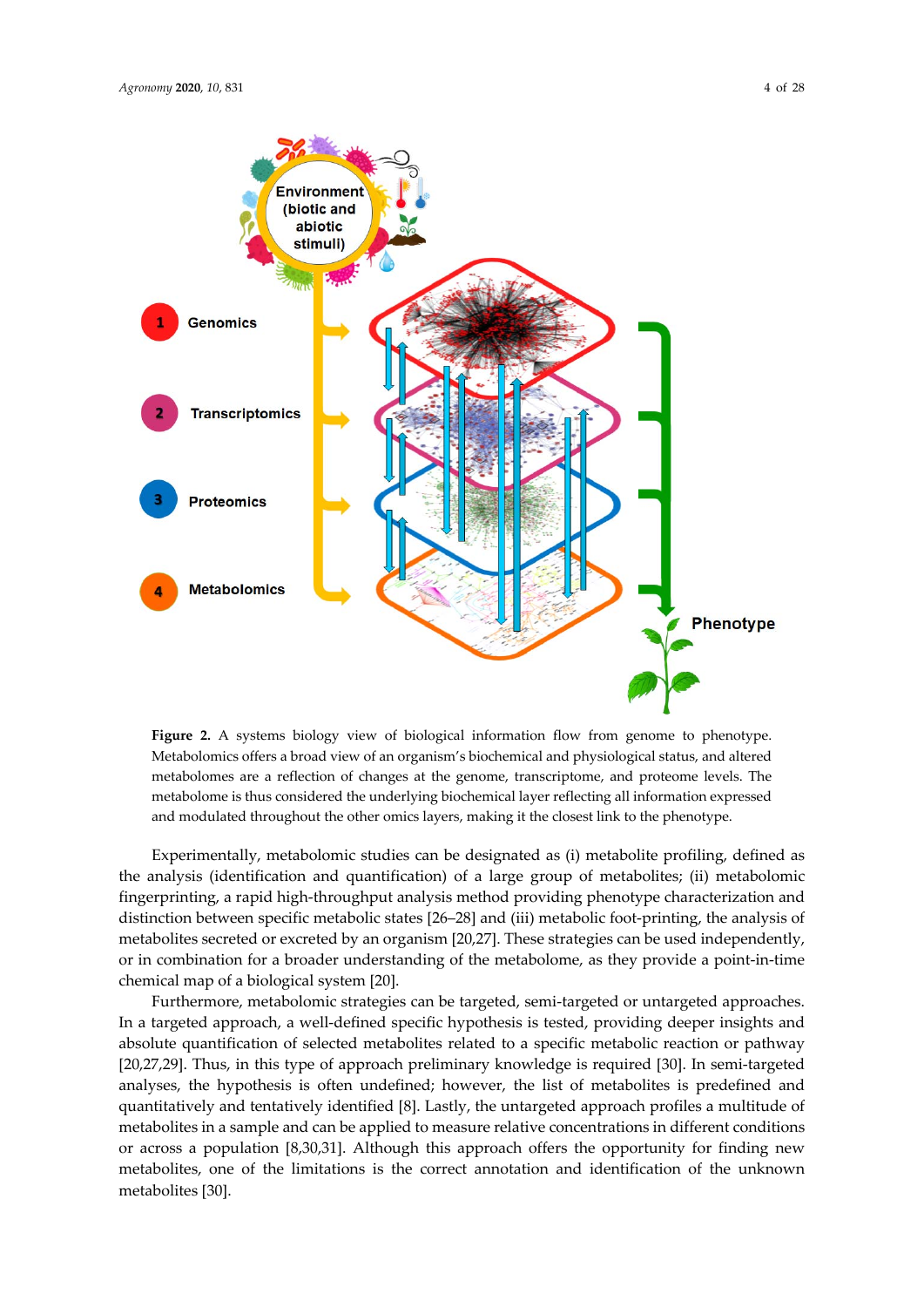#### **4. Experimental Designs, Workflows and Analytical Platforms Used in Plant Metabolomics**

For a well‐designed metabolomics study, experimental characteristics such as sample preparation, instrumental optimization and data acquisition, data analysis (data mining), and data interpretation have to be cautiously considered (Figure 3) [20,32]. The choice of the experimental design depends on the biological question; furthermore, due to the complexity of the plant metabolome, the coverage is restricted by sample preparation methods, sensitivity, and selectivity of the analytical technique. Hence, the use of combined extraction methodologies and analytical platforms to provide a comprehensive understanding of the plant metabolome is often required [12,33,34].



**Figure 3.** Basic multi‐step workflow of plant metabolomics: sample preparation, data acquisition, and data analysis form the backbone of metabolomic analysis. Analytical platforms include liquid – or gas chromatography coupled to mass spectrometery (LC/GC‐MS), capillary electrophoresis coupled to MS (CE‐MS), nuclear magnetic resonance (NMR) spectroscopy, and near‐infrared (NIR) and Fourier transform (FTIR) spectroscopy. These steps are interrelated and funnel into biological interpretation where the goal is to analyze the intricate networks and pathways for a broad view of the metabolome.

In general, a fast, nonselective, and reproducible method is required to extract a large spectrum of plant metabolites [35]. Extraction methodologies include liquid extraction (temperature‐ or pressure‐assisted), solid‐phase extraction and microwave‐assisted extraction. The choice of the sample preparation procedure is determined by the plant material used, metabolites of interest, and the chemical properties of the solvent [33,36]. Environmentally safe extractants such as natural deep eutectic solvents, pressurized hot water extraction, and aqueous two-phase extraction solvents are also available [37,38].

Following sample preparation, various analytical platforms are available for data acquisition and are often based on mass spectrometry (MS) or nuclear magnetic resonance (NMR) techniques [39]. Fourier transform infrared spectroscopy (FTIR) is also gaining popularity in the metabolomics field, due to its ability to rapidly and simply analyze and characterize complex building blocks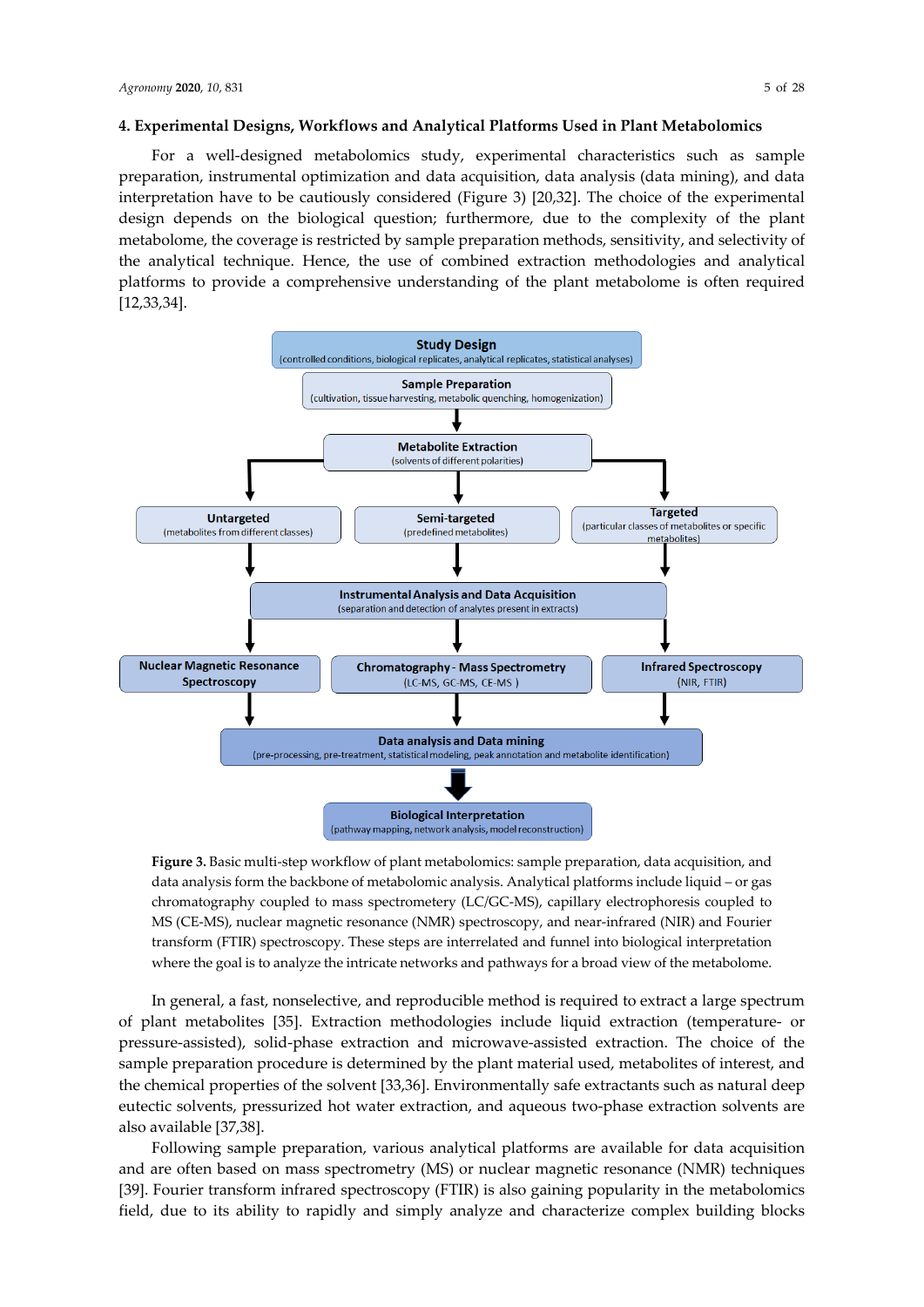simultaneously [40]. Again, the selection of the right platform depends on the extracted metabolite class(es). Sensitivity and selectivity are important factors to consider when selecting the ideal technique for a given experiment. For more sensitive and selective qualitative and quantitative analyses, MS in combination with liquid – and gas chromatography platforms (LC‐MS and GC‐MS) are commonly employed [41]. NMR spectroscopy has the advantage of providing a rapid, highly reproducible, and non‐destructive high‐throughput method with minimal sample preparation [41].

Although these instrumentation systems are undoubtedly main analytical platforms in metabolomics studies, there are several limitations related to their analytical capabilities. NMR, for instance, is restricted by low sensitivity and resolution affecting the number of identifiable metabolites. Such limitations have considerably been improved through developments in twodimensional (2D) and multidimensional (nD) NMR [39,42]. Despite its longer run time, nD‐NMR is able to provide insightful structural and functional information on biomolecules and even raw material. Ultra‐fast (UF) 2D NMR was recently developed to reduce the long run time associated with conventional nD‐NMR and has shown success in the collection of various spectra in a single scan [13,39,42]. NMR also has the advantage of being a versatile platform capable of analyzing solid, gel, and liquid samples. A new development is the comprehensive multiphase (CMP) NMR capable of analyzing the three states (solid, liquid and gels samples) simultaneously with minimal changes in the overall run time [42–44]. This CMP-NMR has been applied for basic structural elucidation in seeds and during plant growth [43,44].

Mass spectroscopy (MS), on the other hand, is often coupled to various chromatography systems in either one or two dimensions [45]. Ion mobility MS has gained increased popularity because of its ability to rapidly analyze samples, remove interferences, separate isomers and isobars; and its ability to identify compounds based on both ion size‐to‐charge and ion mass‐to‐charge (*m/z*) ratios [46]. Two dimensional liquid chromatography (LC) and gas chromatography (GC) as well as multidimensional LC/GC technologies are increasingly gaining popularity as analytical techniques in which two or more columns having different stationary phase selectivity are combined to provide greater resolution and higher peak capacities [47]. This newly established system allows for the simultaneous analysis of both the metabolome and lipidome. Furthermore, the development of hyphenated techniques such as LC‐MS‐NMR; 2D‐LC‐MS; 2D‐GC‐MS, 2D‐GC‐Q‐Orbitrap‐MS, among others, offers improved spectral resolution and metabolite identification capabilities [45,48].

MS‐based platforms have thus been invaluable in the detection and identification of metabolites by providing spectral data, including accurate mass information and fragmentation patterns, which are essential in computing molecular formulae and structural elucidation of measured *m/z* ions. However, despite the technological advancements in these analytical platforms, metabolite annotation and identification still remain a bottleneck in metabolomics research. Furthermore, due to the multidimensionality and complexity of metabolome, there is no single analytical system that can cover the whole (extracted) metabolome. These are some of the limitations in (untargeted) metabolomics, which impact on the comprehensive analysis of the metabolome and biological insights generated.

#### **5. Handling and Mining of Metabolomic Data**

Data acquired from metabolomic experiments are often large-scale, complex, and require advanced data analytical tools for efficient analysis. Statistics, cheminformatics, and bioinformatics are essential for a comprehensive assessment of these datasets [30]. Data mining, a crucial step in metabolomic workflows, can be carried out in two different approaches. The first is a chemometric approach: the compounds are not firstly identified (or annotated), but their spectral patterns are statistically evaluated to extract relevant spectral features that relate to key questions of the study. The second is a targeted profiling approach: most of the metabolites are firstly annotated (or identified) and then various statistical methods are applied to extract information related to the study, changes and/or valuable biomarkers. The choice of the approach to follow would depend on the study design and availability of resources. However, it is worth pointing out that independently of the approach used, extracting information from metabolomics data is a multistep task that involves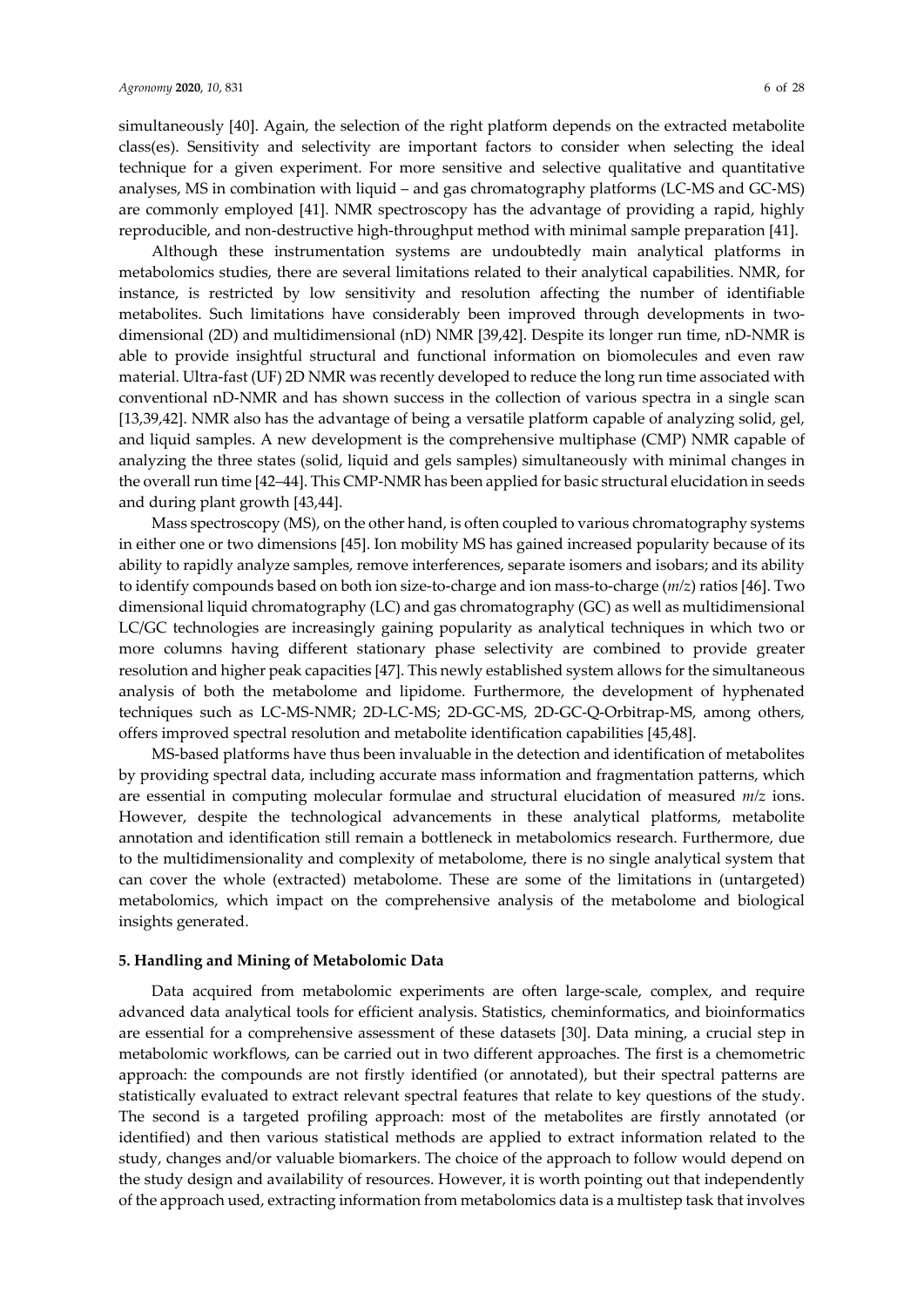data pre‐processing and pre‐treatment, chemometrics, and statistical analyses, and compound annotation, and identification. Data pre‐processing methods include noise filtering, peak detection, and peak alignment [49]. In addition, data pre‐treatment or data correction comprises data normalization, centering, scaling, batch effect correction, and data integrity checking [20,49,50]. Both pre‐processing and pre‐treatment assist in data cleaning in order to emphasize only relevant biological information. These steps inevitably determine the quality and quantity of the information obtained and subsequently, the biological knowledge acquired [20,49].

Statistical analysis (either univariate or multivariate) is an important step in extracting information from the dataset obtained. Univariate data analysis (analyzing a single variable) can be applied to multidimensional data in order to independently assess the significant variation of metabolites among the different samples analyzed [49,51,52]. Examples of univariate statistical tests include Student's t‐test; analysis of variation (ANOVA) and Kruskal–Wallis test. Multivariate data analysis (MVDA) on the other hand are used to explore and extract meaningful information by analyzing multiple variables simultaneously [53,54]. MVDA can be achieved through machine learning methods, being either unsupervised or supervised [49,50,52]. Machine learning is a type of artificial intelligence enabling computers to use different algorithms in order to detect patterns and predict baseline behaviors or properties through training and observation [55]. In the case of unsupervised learning methods, underlying patterns and trends within the dataset can be identified without detailed or explicit inputs (unlabeled data) from the user [55–57]. Many unsupervised algorithms have been designed to uncover the complexity of multitudinous datasets. Common examples include principal component analysis (PCA), a linear method, often used to reduce the multi-dimensionality of the dataset; and hierarchical clustering (HCA) which operates based on a distance measured to group data by assessing the similarity and dissimilarity of the observations [20,57]. Other examples of unsupervised models for dimensionality reduction include locally linear embedding, isomap, and independent component analysis [58] and clustering models include K‐ means [59].

The supervised methods, on the other hand, are often regression-based methodologies and are applied for classification analyses to evaluate the difference between pre‐defined (by the user) classes or groups. These methods include the projection to latent structures‐discriminant analysis (PLS‐DA), the orthogonal projection to latent structures‐discriminant analysis (OPLS‐DA), *k* nearest neighbor (KNN) clustering, and more [49,50,52,56]. Of course, the tuning and validation of these models is mandatory, evaluating performance estimates, model bias, and predictability, to ensure statistical significance, reliability, and validity of the generated models. Some of these validation procedures include cross-validation methods and permutation tests [60,61]. The detailed description of these methods is beyond the scope of this review but can be found in literature cited herein. The selection of the appropriate statistical or chemometrics methods to apply in handling and mining metabolomics data depend on the aim and design of the study, the type and size of the collected data, and to some extent, the availability of the resources. Proposed minimum reporting standards for data analysis in metabolomics [62] provide key guidelines and aspects to consider when handling metabolomics data; and detailed explanations and examples of chemometric models (e.g., PCA, HCA, and OPLS‐DA) and the applications thereof can be obtained from the cited literature [9– 12,20,21].

Although statistical analyses account for existing connections between variables based on their mathematical criteria, it does not take into account any pre‐existing correlation originating from biological origin [30]. Thus, it is often recommended to employ several statistical or data mining techniques. Computational and bioinformatics tools as well as resources for metabolomic analysis have therefore been developed and recently improved significantly. Some of these platforms comprise licensed and non‐licensed resources, such as MetaboAnalyst [63], Metabox omicsX [64], MetaCore omicsX [65], InCroMAP [66], SIMCA (soft independent modeling of class analogy) [67] and XCMS [68]. Depending on the algorithm packages in these workflows, the nature of data at hand, and intended analyses, these tools and resources can be used in combination [30,52,60].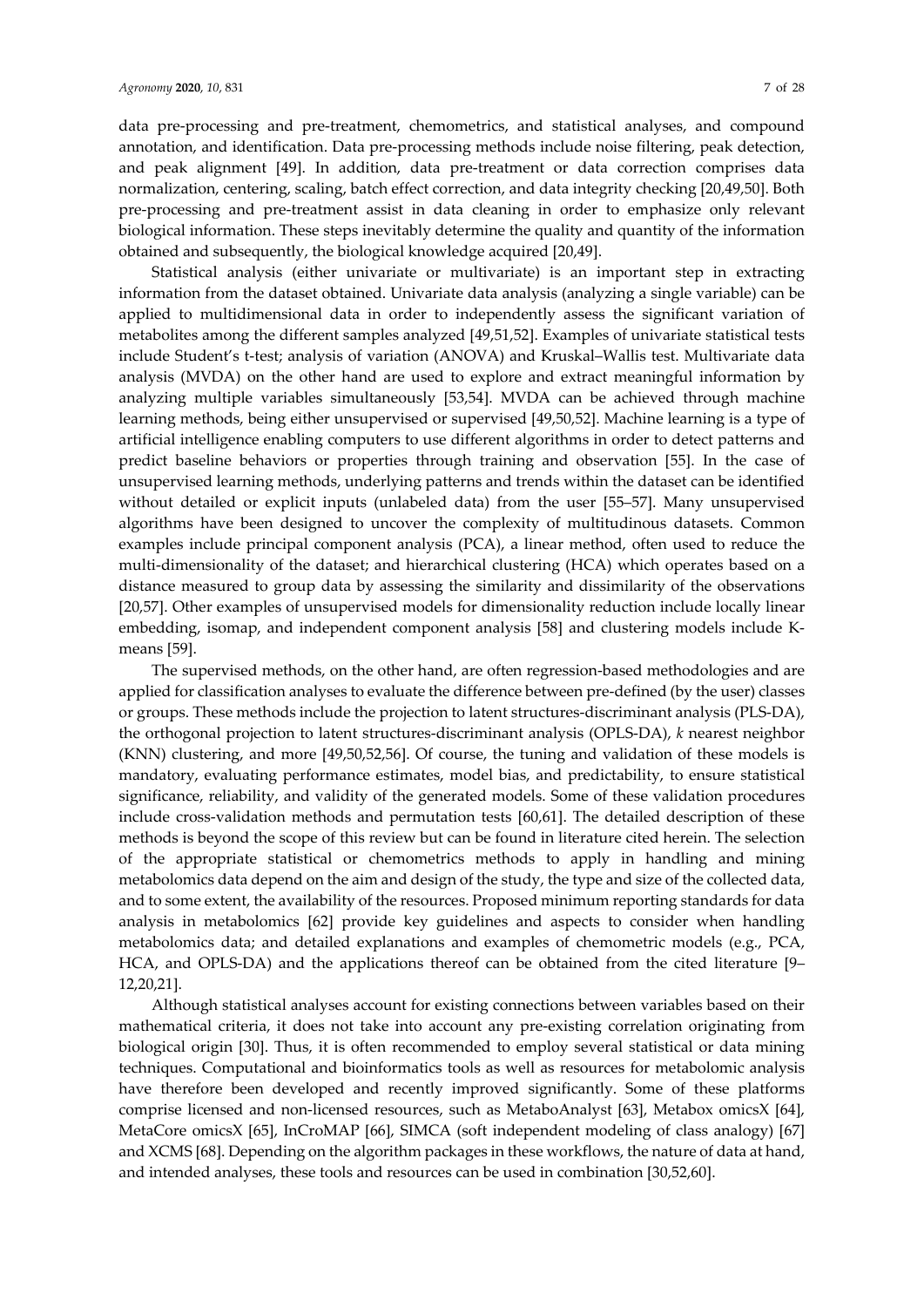The biological meaning and information from metabolomics data depend inevitably on assigning metabolite names or chemical formulae to measured spectral features. This step, namely, metabolite annotation and identification, is a critical step in metabolomic studies and one of the bottlenecks in maximizing the value of metabolomics data [61]. Different analytical methodologies and computational workflows have been developed and established for metabolite annotation and identification. This is an ongoing effort in the metabolomics community; and with technological advancements in analytical platforms, improvements, and exploration of machine learning and computational tools, the repertoire of annotated or identified plant metabolites is gradually expanding. An elaborated presentation and discussion of the metabolite annotation and identification procedures and methods is beyond the scope of this review. However, it is worth pointing out that annotated (oridentified) metabolites and generated MVDA models or any statistical description of metabolic changes are key fundamentals in deriving information from metabolomics data. MVDA models can enable the identification of significant features or signatory markers characterizing the biological state(s) or alterations observed at a specific time point under controlled conditions [69]. Currently, there are a number of free libraries and databases often used in the annotation of compounds, such as PubChem, Massbank, Metlin, KEGG, ChEBI, MetaboID among others [70–76]. Thus, biological interpretation – formulating knowledge from metabolomics information – depends on annotated (or identified) metabolites and correctness of MVDA models and statistical descriptions.

#### **6. Biological Interpretation: From Metabolite to Metabolic Pathways and Networks**

One of the main objectives of metabolomics studies is to generate biological insights related to the research question, providing an understanding of the biological system under consideration based on measured (and statistically described) qualitative and quantitative metabolic changes. Thus, the biological interpretation of metabolomics data relies not only on compound identification but also on functional analysis. As part of the latter, mapping and visualization of identified metabolites on general biological networks and metabolic pathways [15] provide insight into their functions and mechanisms under stated conditions. This can be achieved manually by summarizing the information collected from each metabolite (using literature and databases) into a coherent biological explanation. The manual approach is clearly time‐consuming as it focuses on each metabolite individually, and it is very limited as it lacks the computation of organized framework for a visual representation of the biochemical network of an organism. In order to overcome such limitations, computer-based approaches have been developed over the past years for data interpretation [77,78].

Recently, a chemo‐enrichment analysis approach has been described [79], to overcome the setback in biological interpretation by directly predicting biological activities from spectral features and generating metabolic pathways and networks of all possible metabolite matches. The generated pathways are then compared to pinpoint possible enhanced biological processes within the plant. This approach has the potential to reduce the time and labor associated with metabolite identification and could, in turn, provide greater insight into the functioning of the plant and aid in the identification of agronomically important traits that can be used to construct models for breeding studies applied to grain crops [80]. Additionally, such innovative approaches could broaden comprehension of the plant metabolome due to the fact that current understanding stems mainly from previous studies done on a handful of model plants, which subsequently confines the knowledge to those particular pathways and limits our understanding of pathways absent in those plants [81]. The possibilities for metabolomics research, based on the current trend of advancements, are infinite. Expectedly, the future in this field could surely provide a great number of constructed metabolic pathways and a more holistic view of plant metabolome.

### **7. Metabolomics Applied to Cultivar/Variety Identification and Cultivar‐Specific Responses**

Plant breeding is the deliberate manipulation of plant attributes to enhance specific traits, it is an old technology that goes back to the domestication of the first plants; approximately 10,000 years ago [82,83]. These alterations ranged from unintentional changes at the beginning of agricultural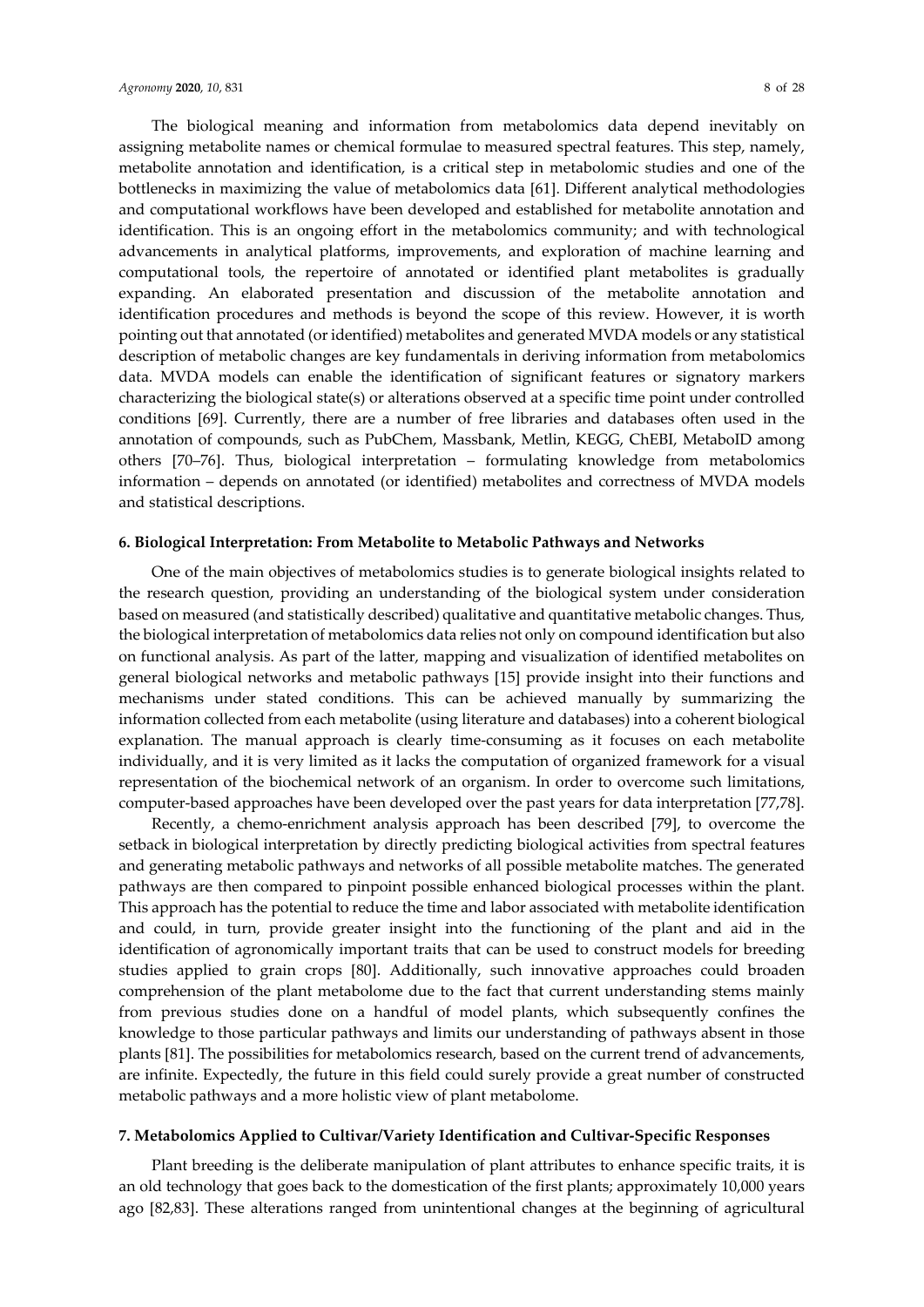domestication to intentional changes through the use of molecular‐based tools for precision breeding. In any case, plant breeding is driven by the need to improve plant characteristics through the creation of desired genotypes and phenotypes in new cultivars. With the breakthrough of Mendel's work in 1900 on the law of inheritance, the scientific basis of the technology was established [84]. This led to the modern era of plant breeding which has tremendously evolved since then. Advancements involved the introduction of different techniques such as double haploid technology, hybrid breeding, wild crosses, introgression of traits from wild relatives, embryo and ovule rescue, mutagenesis, protoplast, and plant cell/tissue/organs cultures and regeneration [85,86].

The integration of metabolomics with genomics, transcriptomics, proteomics, and genetic modification has been applied in studies focused on crop yield and quality improvement. Furthermore, in grain crop breeding, it has been applied for the selection of agronomically important traits, thereby aiding in the improvement of cultivars and varieties [81,87,88]. Both terms 'varieties' and 'cultivars' are sometimes interchangeably used, although having different meanings. A 'variety' (taxonomically ranked after subspecies) is a naturally occurring form of the same species of a plant and a 'cultivar' (derived from 'cultivated variety') refers to a plant selected for specific attributes preserved through propagation [83]. Plant varieties and cultivars resulted from the domestication of ancestral wild plant species. Since the domestication, modern plants have lost valuable traits due to the reduction of genetic diversity. The limited adaptability of crops to the ever‐changing environment, climate change, and increasing food demands has resulted in growing pressure on plant breeders. Fortunately, many important traits, particularly those associated with abiotic and biotic resistance, are still conserved in wild relatives of crops such as rice, maize, wheat, barley, and oats [89,90]. Therefore, breeders are increasingly using wild relatives, with a process known as prebreeding, to reintroduce some of these traits and enhance genetic diversity. The insertion of wild relative traits into modern cultivars can be achieved by conventional breeding or by molecular breeding technologies [89–91].

Identification of cultivars and varieties are extremely important steps during grain crop breeding, registration, trade, inspection, and seed production. A rapid and effective fingerprinting method is required for early cultivar identification which is important for the protection of breeders' intellectual property rights [92,93]. To date, studies in grain crop breeding have employed marker‐ assisted selection (MAS) for cultivar identification and crop improvement. The selection involves biochemical, morphological‐, cytological‐ and DNA‐based markers [94]. Since the development of molecular markers, key challenges in conventional crop improvement programs have been addressed [95]. The selection of desired traits in grain crop breeding is an example of such a challenge, although the presence of a gene does not always imply its full expression [96]. These studies are therefore paving the way for predicting favourable traits with the potential of creating superior hybrids in crop breeding. The plant metabolome, being a representation of the phenotype, thus allows for the application of metabolomics in crop breeding to become a valuable tool for the rapid detection of new traits, the identification of cultivars, and differentiation among cultivars [97].

The concept of applying metabolomics for grain crop breeding studies was previously explored [98]. Although metabolomics was, at the time, still an emerging field, a cost-effective integration with genome sequencing allowed its application in crop breeding programs. These earlier studies paved the way for metabolomics in plant breeding, and in recent reviews [99,100] it is apparent just how much metabolomics research has progressed to its current position. These reviews elaborated on studies that pointed out how metabolomics had enabled the selection of a greater number of desirable traits through technological advancements, allowed the construction of improved metabolic networks, and identified biomarkers for unravelling function and contribution toward improving plant yield, quality, and shelf life.

As we now know, the emergence of metabolomics is highly promising for the prediction of a variety of agronomically important phenotypes and particularly for discovering signature metabolites or metabolic markers (biomarkers) linked to traits of interest [88,101]. In plants, a metabolic marker can be described as an objectively measured characteristic, used as a predictor for plant phenotypical properties. Several studies have evaluated the predictive power and heritability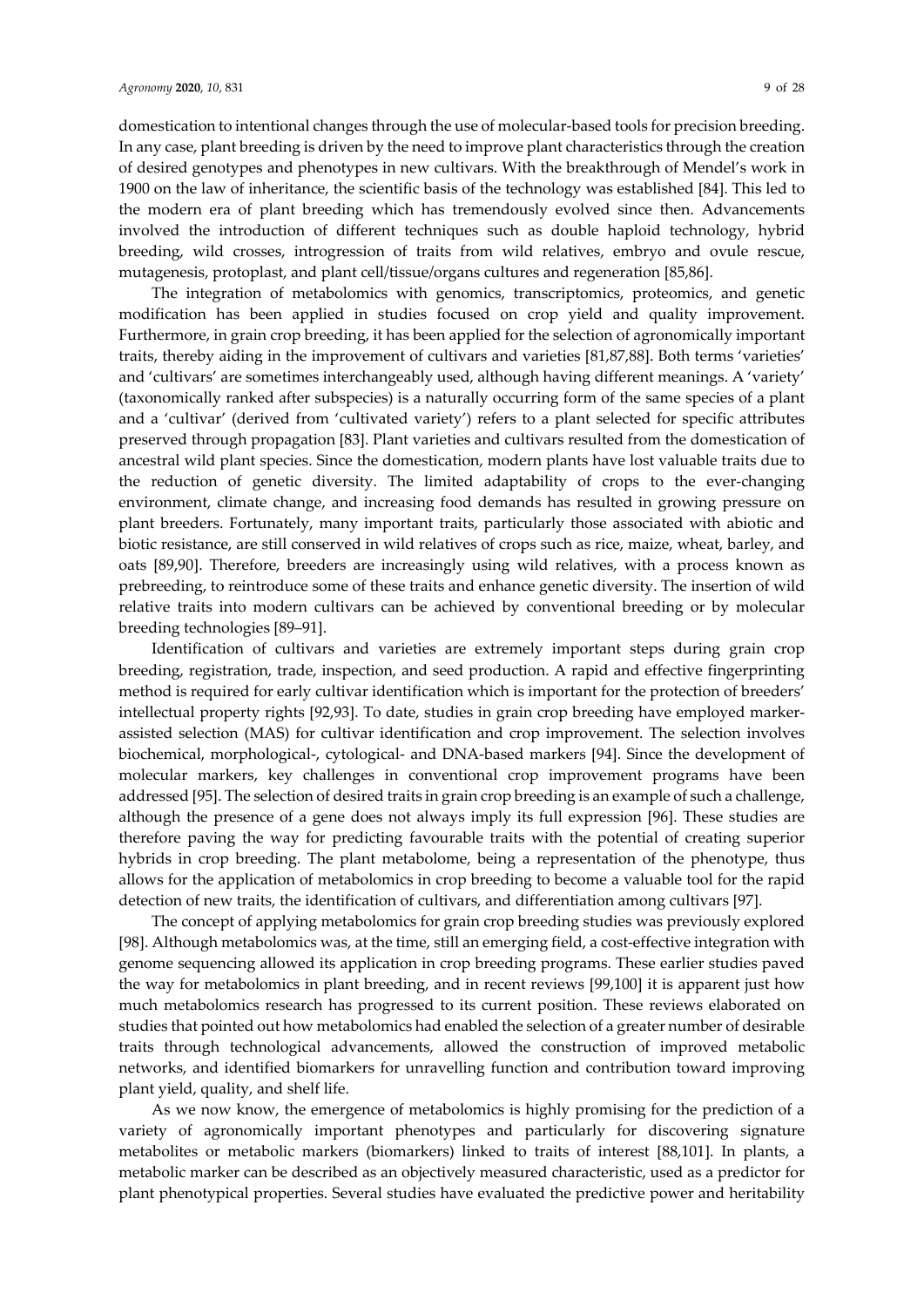of metabolic markers for the purpose of crop breeding [102]. In a study on maize hybrid crops, metabolic markers were compared to molecular markers and showed that 130 metabolites were nearly equivalent, in terms of predictive power, to 38,000 single nucleotide polymorphisms (SNPs) [103]. Additionally, metabolic inheritance patterns in various plants such as foxtail millet [104], *Arabidopsis thaliana* (thale cress) [105], and maize [106] have been studied with the purpose of determining the mode of inheritance (i.e., additive, non-additive, dominant and/or overdominant). For the successful implementation of biomarkers, two requirements have to be met: that the predictive ability be robust under varying environmental conditions and that the biomarker be applicable in different plant populations other than the population of origin [107,108]. Additional studies describing the use of metabolomics to identify signatory biomarkers with the aim of differentiating between plant cultivars have been reported [104,109–115].

The current review highlights the use of metabolomics for the purpose of small grain/cereal cultivar identification and differentiation through metabolic markers for crop improvement (Table 1). Small ‐ or cereal grains, or simply cereals, are seeds belonging to the monocotyledonous family of Poaceae, also referred to as the Gramineae family. Cereal grains include rice, wheat, oats, maize, barley, rye, sorghum, and millet, which have been used as staple food for the world since domestication. These are essential crops for human and livestock nutrition and possess nutraceutical properties attributed to the wide array of phytochemicals therein [114,116,117]. The main phytochemicals produced in cereal grains are flavonoids [118], phenolic acids [119], phytic acid [120], coumarins [121], and terpenes [122]. These compounds are often produced by plants as part of defense response mechanisms to the environment and have health benefits for humans, including anti‐oxidant, anti‐inflammatory, and anti‐diabetic properties to list a few [123].

It is important to understand that the phytochemical content in plants depends not only on the genotype, but also on a range of factors such as biotic and abiotic influences. Additionally, phytochemical production is not only plant‐specific but can also be species‐specific and even variety or cultivar‐specific [124]. These differences can be exploited for the identification or differentiation of cultivars and varieties. Here we have elaborated on how metabolomics was applied in crop science for the differentiation or improvement of a range of cereal crops (as outlined in Table 1). The research applications discussed below were selected to illustrate the various approaches in which metabolomics tools were utilized in order to address fundamental and applied research questions in crop science.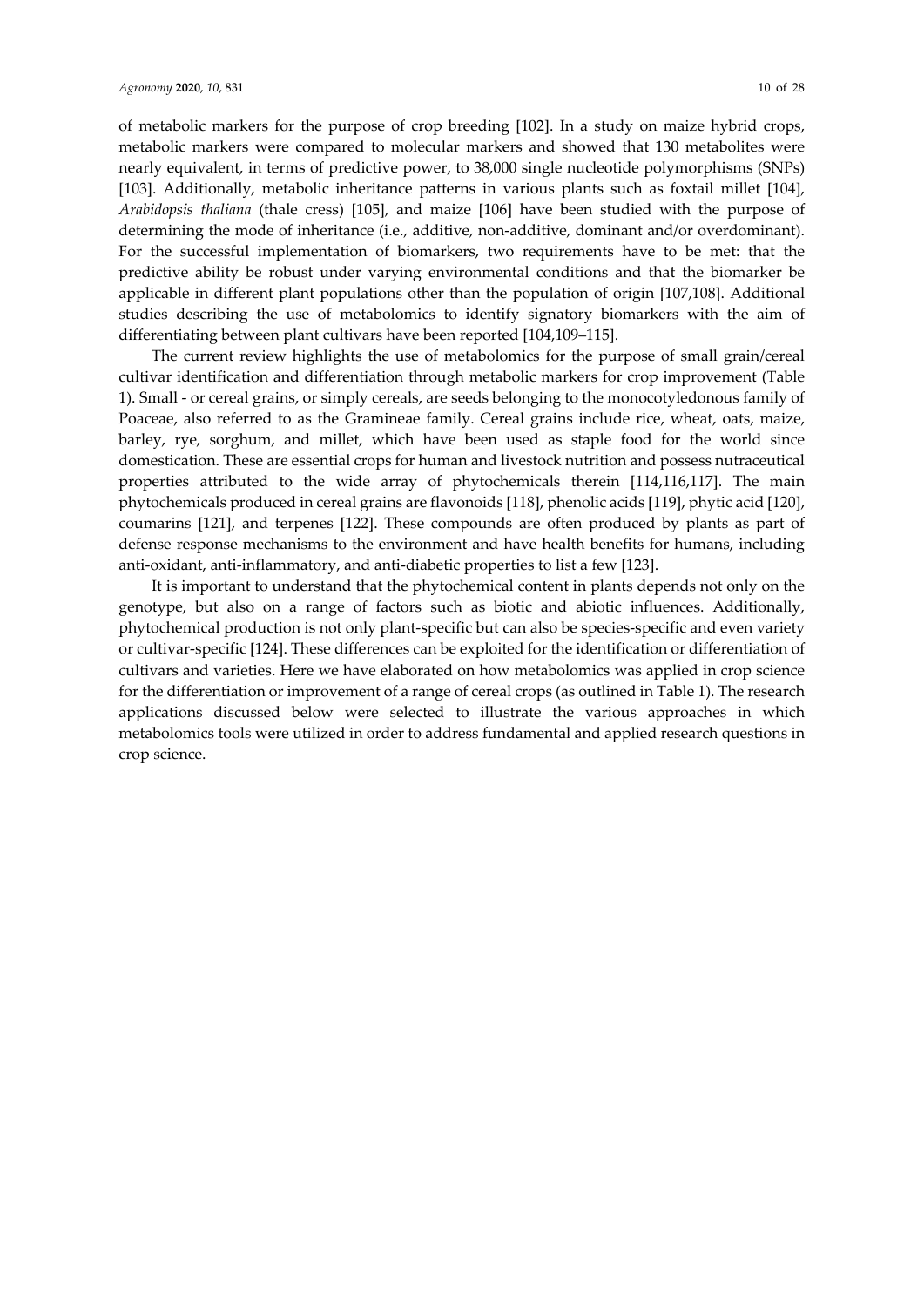| Crops and Cvs.              | Stage of<br>Development                                                          | Plant Organ                 | Analytical<br>Platforms                                                       | Data Analysis<br>Models           | Main Discriminatory Metabolites or Classes of Metabolites                                                                                                                                        | References |
|-----------------------------|----------------------------------------------------------------------------------|-----------------------------|-------------------------------------------------------------------------------|-----------------------------------|--------------------------------------------------------------------------------------------------------------------------------------------------------------------------------------------------|------------|
| Rice<br>(Oryza sativa L.)   | Flowering and<br>early grain<br>filling stages                                   | Leaves,<br>spikelets, seeds | GC-MS<br>(Untargeted)                                                         | PCA                               | Primary and secondary metabolism: amino acids, succinic acid, sinapic<br>acid, citric acid, ribitol, malic acid, glycolic acid, arabitol, putrescine,<br>erythritol, and vanillic acid.          | [113]      |
| Rice<br>(Oryza sativa L.)   | Panicle<br>formation,<br>heading, milk<br>ripe, dough and<br>full<br>ripe stages | Leaves and<br>grains        | <sup>1</sup> H NMR and <sup>1</sup> H HR-<br><b>MAS NMR</b><br>(Targeted)     | PCA, OPLS-DA                      | Primary: saturated and unsaturated fatty acids, organic acids, amino<br>acids.                                                                                                                   | $[111]$    |
| Rice<br>(Oryza sativa L.)   | 24 months                                                                        | Seeds                       | GC-MS<br>(Untargeted)                                                         | PCA, OPLS-DA,<br>VIP plots.       | Primary: sugar-related compounds, amino acid-related compounds, free<br>fatty acids, tricarboxylic acid (TCA) cycle intermediates.                                                               | $[125]$    |
| Rice<br>(Oryza sativa L.)   | Not specified                                                                    | Rice grain                  | UHPLC-MS/MS<br>(Untargeted)                                                   | PCA                               | Primary: aromatic amino acids, carbohydrates, cofactors and vitamins,<br>lipids, oxylipins, nucleotides. Secondary: benzenoids.                                                                  | $[126]$    |
| Rice<br>(Oryza sativa L.)   | Maturition                                                                       | Mature seeds                | UHPLC-MS-MS and<br>GC-MS<br>(Untargeted)                                      | PCA, network-<br>based analyses   | Primary: amino acids and derivatives, carbohydrates, lipids, cofactors,<br>prosthetic groups and electron carriers, nucleotides. Secondary:<br>benzenoids.                                       | $[127]$    |
| (Oryza sativa L.)           | Not specified                                                                    | Mature Seeds                | HPLC and GC-MS<br>(Targeted and<br>untargeted)                                | Not specified                     | Primary: carbohydrates and lipids.<br>Secondary: $\alpha$ -carotene, $\beta$ -carotene, and lutein.                                                                                              | $[128]$    |
| Rice<br>(Oryza sativa L.)   | Six-week-old                                                                     | Leaves                      | GC and LC-ToF-MS<br>(Untargeted)                                              | PCA, PLS                          | Primary: amino acids (arginine, ornithine, citrulline, tyrosine,<br>phenylalanine and lysine), fatty acids and lipids, glutathione,<br>carbohydrates. Secondary: rutin, acetophenone, alkaloids. | $[129]$    |
| Barley<br>(Hordeum vulgare) | Germination                                                                      | Seeds                       | MALDI-MSI,<br>LC-QToF-MS                                                      | Not specified                     | Primary: glycero(phospho)lipids, prenol lipids, sterol lipids, methylation.<br>Secondary: polyketides.                                                                                           | $[130]$    |
| Barley<br>(Hordeum vulgare) | Two-leaf stage<br>seedlings                                                      | Leaves                      | LC-ESI-MS/MS<br>(Targeted)                                                    | PLS-DA, VIP plots,<br>PCA, HCA    | Primary: amino acids and derivatives, organic acids, nucleotides, and<br>derivatives. Secondary: flavonoids, absiscic acid.                                                                      | [115]      |
| Barley<br>(Hordeum vulgare) | Three-leaf stage                                                                 | Leaves                      | HPLC-DAD-MS <sup>n</sup> and<br>UPLC-PDA-MS/MS                                | ANOVA,<br>Correlation<br>networks | Secondary: flavones, chlorogenic acids, hydrocinnamic acid derivatives,<br>and hordatines and their glycosides.                                                                                  | $[131]$    |
| Barley<br>(Hordeum vulgare) | Three-leaf stage<br>and flag leaf<br>stage                                       | Leaves                      | HPLC-ESI-MS <sup>n</sup> ; UPLC-<br>MS/MS quadrupole-<br>Orbitrap MS) and NMR | Not specified                     | Secondary: phenolic compounds, flavonoids, hydroxycinnamic acid<br>glycosides, esters, and amides.                                                                                               | $[132]$    |

|  |  | Table 1. List of plants/crops where metabolomics was applied as a tool in cultivar identification or improvement. |  |  |  |  |
|--|--|-------------------------------------------------------------------------------------------------------------------|--|--|--|--|
|--|--|-------------------------------------------------------------------------------------------------------------------|--|--|--|--|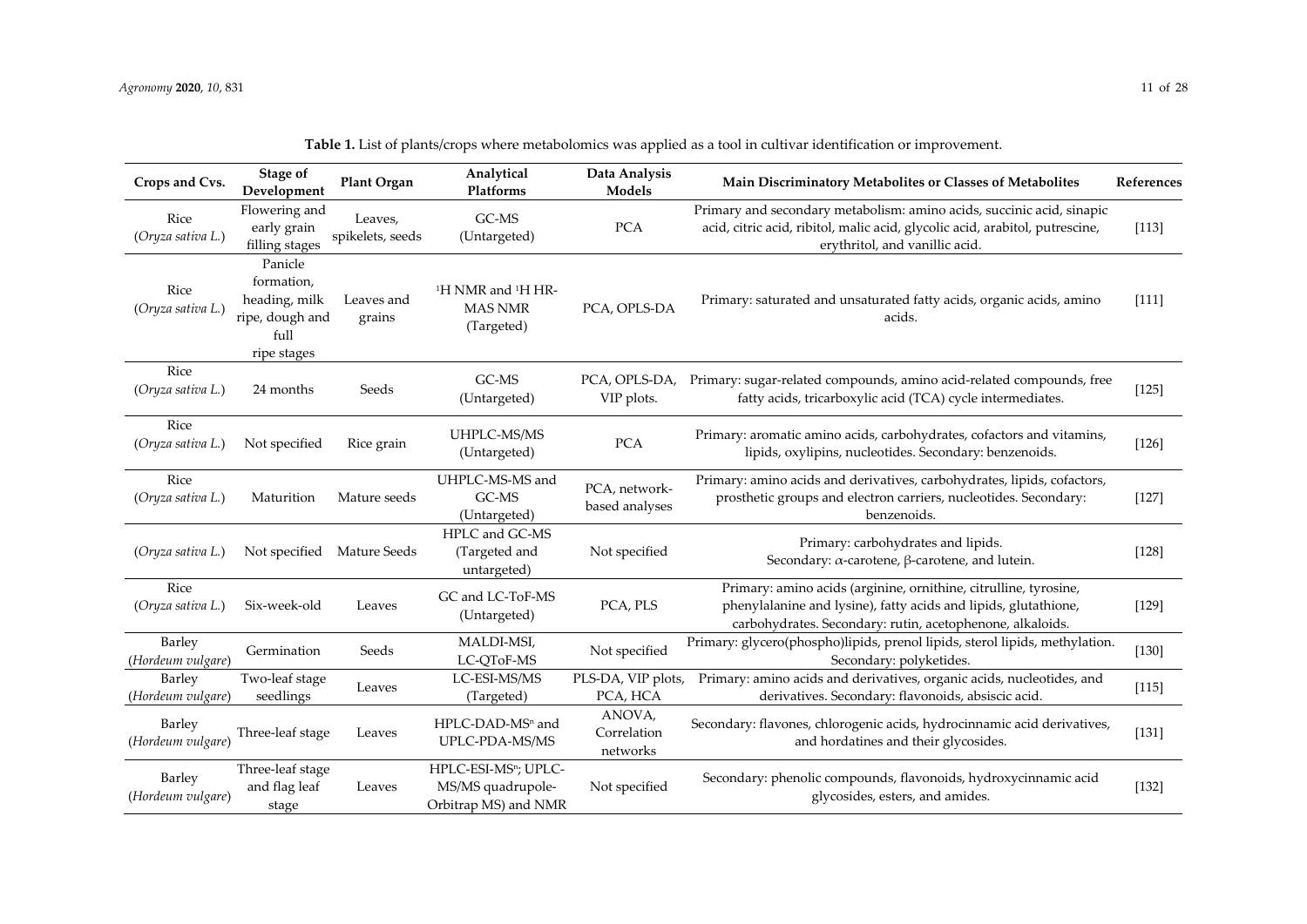| Barley<br>(Hordeum vulgare)  | During grain<br>filling   | Seeds                | GC-MS<br>(Untargeted)                    | ANOVA, PCA,<br>ASCA, PLS, PLS-<br>DA, VIP plots | Primary: TCA organic acids, aldehydes, alcohols, polyols, fatty acids,<br>carbohydrates, mevalonate.<br>Secondary: phenolic compounds, flavonoids.                                                                                                  | $[133]$ |
|------------------------------|---------------------------|----------------------|------------------------------------------|-------------------------------------------------|-----------------------------------------------------------------------------------------------------------------------------------------------------------------------------------------------------------------------------------------------------|---------|
| Barley<br>(Hordeum vulgare)  | Four months               | Leaves               | ESI-MS (Targeted and<br>untargeted)      | <b>PCA</b>                                      | Primary: carbohydrates, free amino acids, carboxylates, phosphorylated<br>intermediates, antioxidants, carotenoids.                                                                                                                                 | $[134]$ |
| Barley<br>(Hordeum vulgare)  | One - three<br>weeks old  | Leaves and<br>roots  | GC-MS<br>(Untargeted and<br>targeted)    | HCA, PCA                                        | Primary: amino acids, organic acids, and sugars.                                                                                                                                                                                                    | [135]   |
| Sorghum<br>(Sorghum bicolor) | Four-leaf stage           | Leaves               | UHPLC-HDMS<br>(Untargeted)               | PCA, OPLS-DA                                    | Primary: amino acids, carboxylic acids, fatty acids,<br>Secondary: cyanogenic glycosides, flavonoids, hydroxycinnamic acids,<br>indoles, benzoates, phytohormones, and shikimates.                                                                  | [114]   |
| Sorghum<br>(Sorghum bicolor) | Four-leaf stage           | Leaves               | UHPLC-HDMS<br>(Untargeted)               | PCA, HCA, OPLS-<br>DA, VIP plots                | Secondary: 3-Deoxyanthocyanidins, phenolics, flavonoids,<br>phytohormones, luteolinidin, apigeninidin, riboflavin.                                                                                                                                  | $[136]$ |
| Sorghum<br>(Sorghum bicolor) | 26<br>Around<br>days      | Roots and<br>leaves  | FT-IR spectroscopy<br>GC-MS (Untargeted) | PCA, PC-DFA                                     | Primary: sugars, sugar alcohols, amino acids, and organic acids.                                                                                                                                                                                    | [137]   |
| Sorghum<br>(Sorghum bicolor) | Four-weeks old            | Grain and<br>biomass | GC-MS<br>LC-MS                           | Z-score, PCA,<br>O <sub>2</sub> PLS             | Primary: organic acids. Secondary: phenylpropanoids.                                                                                                                                                                                                | [138]   |
| Wheat<br>(Triticum aestivum) | Not specified             | Leaves               | UHPLC-MS<br>(Untargeted)                 | PCA, PLS-DA                                     | Primary: sugars, glycolysis and gluconeogenesis intermediates, amino<br>acids, nucleic acid precursors, and intermediates.<br>Secondary: chorismate, polyamines, L-pipecolate, aminoadipic acid,<br>phenylpropanoids, terpene skeleton, ubiquinone. | [139]   |
| Wheat<br>(Triticum aestivum) | Physiological<br>maturity | Leaves               | LC-HRMS<br>(Untargeted)                  | PLS-DA                                          | Primary: amino acid metabolism, sugar alcohols, purine metabolism,<br>glycerolipids, guanine.<br>Secondary: shikimates, anthranilate, absiscic acid.                                                                                                | [112]   |
| Wheat<br>(Triticum aestivum) | Maturation                | Matured<br>kernels   | LC-MS/MS                                 | One-way ANOVA                                   | Primary: fatty acids, sugar, nucleic acids and derivatives. Secondary:<br>phenolamides, flavonoids, polyphenols, vitamins, organic acids, amino<br>acids and derivatives, phytohormones, and derivatives.                                           | $[140]$ |
| Wheat<br>(Triticum aestivum) | Not specified             | Grain                | <sup>1</sup> H-NMR<br>(Targeted)         | <b>PCA</b>                                      | Primary: osmolytes, glycine betaine, choline, and asparagine.                                                                                                                                                                                       | [141]   |
| Wheat<br>(Triticum aestivum) | Not specified             | Seeds                | UPLC-ToF-MS<br>(Untargeted)              | PCA,<br>OPLS-DA                                 | Primary: sterols, fatty acyls, long chain fatty acid derivatives, glycerol<br>(phospho) lipids. Secondary: polyketides.                                                                                                                             | $[142]$ |
| Maize<br>(Zea mays)          | R <sub>6</sub> stage      | Grains               | GC-MS<br>(Targeted)                      | PCA, PLS-DA,<br>HCA, heat maps                  | Primary: sugars, sucrose, glucose, fructose.                                                                                                                                                                                                        | [109]   |
| Maize<br>(Zea mays)          | Physiological<br>maturity | Kernels              | UPLC-MS-MS<br>GC-MS<br>(Untargeted)      | PCA, PLS-DA,<br>heatmaps                        | Primary: central metabolism pathways and partial secondary pathways;<br>glycolysis, TCA cycle, starch, amino acids. Secondary: alkaloids,<br>benzenoids, fatty acid and sugar derivatives, flavonoids,<br>phenylpropanoids, and terpenoids.         | [143]   |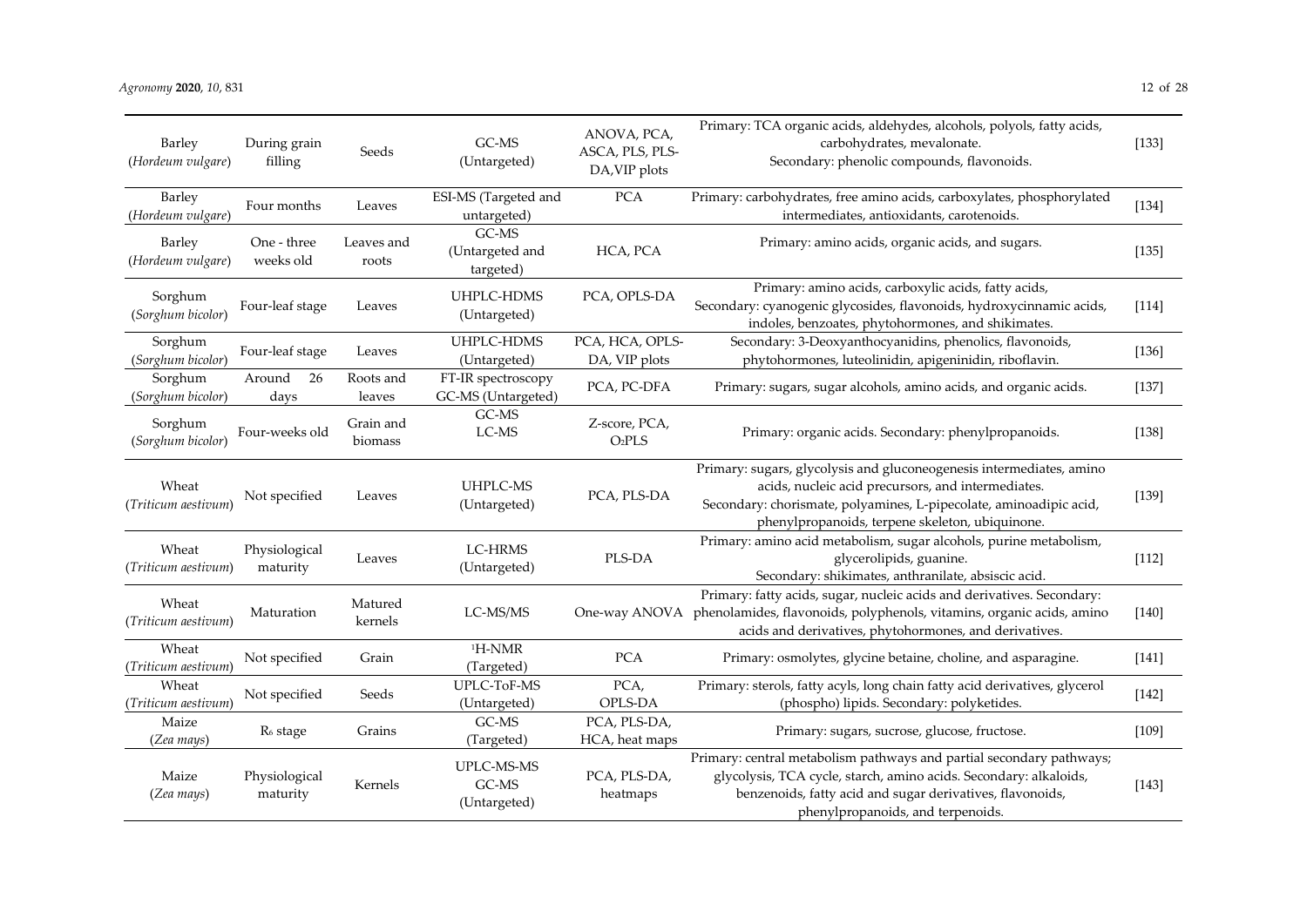| Maize<br>(Zea mays)                 | Eight months                           | Kernels                        | <sup>1</sup> H-NMR fingerprinting<br>GC-MS<br>(Untargeted) | <b>PCA</b>             | Primary: glucose, fructose, sucrose, tocopherol, phytosterol, inositol,<br>asparagine, glutamic acid, pyroglutamic acid.                                                                           | $[144]$ |
|-------------------------------------|----------------------------------------|--------------------------------|------------------------------------------------------------|------------------------|----------------------------------------------------------------------------------------------------------------------------------------------------------------------------------------------------|---------|
| Maize<br>(Zea mays)                 | Eight-visible-<br>leaf stage           | Leaves                         | LC-ESI-OToF-MS and<br>NMR<br>(Untargeted)                  | PCA,<br>OSC-PLS-DA     | Primary: choline, inositol, sugars, raffinose, rhamnose, TCA cycle, amino<br>acids, trigonelline, putrescine, quinate, shikimate,<br>Secondary: hydroxycinnamates, flavonoids, and benzoxazinoids. | $[145]$ |
| Maize<br>(Zea mays)                 |                                        | Seedling stage Entire seedling | UPLC-HRMS<br>(Untargeted)                                  | <b>PCA</b>             | Primary: amino acids, lipids, carboxylic acid. Secondary: alkaloids,<br>terpenoids, flavonoids, alkaloids, benzenoids.                                                                             | $[146]$ |
| Maize<br>(Zea mays)                 | Physiological<br>maturity              | Kernels                        | LC-ESI-MS/MS<br>(Targeted)                                 | Not specified          | Secondary: flavanones, flavones, anthocyanins, and methoxylated<br>flavonoids.                                                                                                                     | $[147]$ |
| Oats<br>(Avena sativa)              | Not specified                          | Grains                         | GLC-MS                                                     | Not specified          | Primary metabolism: malic, gluconic, and galacturonic acids, fatty acids,<br>palmitic acid and linoleic acid.                                                                                      | $[110]$ |
| Oats<br>(Avena sativa)              | Seedling stage<br>(three-week-<br>old) | Leaves                         | DI-ESI-MS<br>HPLC-ESI-MS/MS                                | PCA, DFA               | Primary: malonate, hydroxypyruvate, succinate, cysteine, oxaloacetate,<br>ornithine, and glucose. Secondary: cadaverine.                                                                           | $[148]$ |
| Foxtail millet<br>(Setaria italica) | 60 Days                                | Shoots                         | <b>NMR</b>                                                 | PCA, HCA,<br>heat maps | Primary: fructose, glucose, gluconate, formate, threonine, 4-<br>aminobutyrate, 2-hydroxyvalerate, sarcosine, betaine, choline,<br>isovalerate, acetate, pyruvate, TCA organic acids, and uridine. | $[149]$ |
| Foxtail millet<br>(Setaria italica) | Three to five<br>leaves stages         | Leaves                         | LC-ESI-QTRAP-MS                                            | PCA, HCA,<br>PLS-DA    | Primary: glycerophospholipids, amino acids, organic acids. Secondary:<br>flavonoids, hydroxycinnamic acids, phenolamides, and vitamin-related<br>compounds.                                        | $[104]$ |

ANOVA: Analysis of variation; ASCA: ANOVA‐simultaneous componen<sup>t</sup> analysis; DAD: Diode‐array detector; DFA: Discriminant function analysis; ESI: Electrospray ionisation; FT-IR: Fourier transform infrared; GC: Gas chromatography; GLC: Gas liquid chromatography; HCA: Hierarchical clustering; HDMS: High definition mass spectrometry; HPLC: High performance liquid chromatography; HR-MAS: High resolution magic angle spinning; HRMS: High resolution mass spectrometry; LC: Liquid chromatography; MALDI: Matrix assisted laser desorption/ionization; MS: Mass spectrometry; MSI: Mass spectrometry imaging; MS/MS and MS<sup>n</sup>: Tandem mass spectrometry; OPLS-DA: Orthogonal projections to latent structures discriminant analysis; O2PLS: Two-way orthogonal projection to latent structures; <sup>1</sup>H NMR: Proton nuclear magnetic resonance; OSC‐PLS‐DA: Orthogonal signal correction partial least square discriminant analysis; PCA: Principal componen<sup>t</sup> analysis; PC‐DFA: Principal componen<sup>t</sup> discriminant function analysis; PDA: Photodiode array detector; PLS‐DA: Partial least squares discriminant analysis; QToF: Quadrupole time‐of‐flight; UHPLC: Ultra‐high performance liquid chromatography; UPLC: Ultra performance liquid chromatography; TCA: Tricarboxylic acid; ToF: Time‐of‐flight; VIP: Variable importance in projection.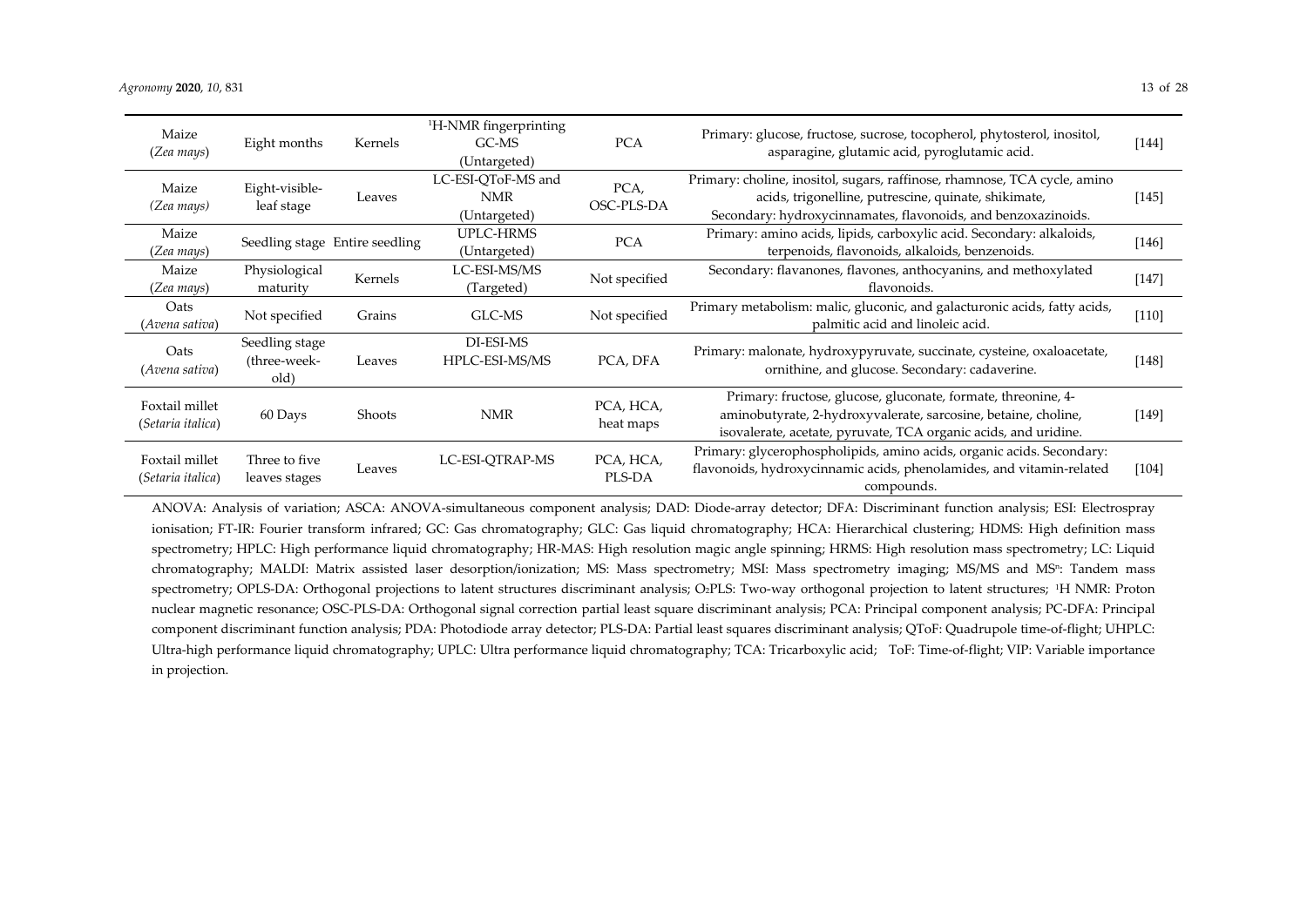# *7.1. Rice*

The world's reliance on rice as a food crop has led to the development of a large number of new varieties/cultivars that differ genetically and phenotypically [150]. Different strategies are often employed for the improvement of rice and some examples include conventional hybridization, heterosis breeding, and genetic engineering. One example of the latter is the development of genetically modified (GM; transgenic) cultivars well illustrated in the case of "golden rice" in Asia [151]. Wild type rice does not contain vitamin A and its precursor beta-carotene. This deficiency significantly affects populations using rice as a major staple food. A multi-gene biochemical pathway was incorporated into the rice genome to express beta-carotene that can be metabolized by humans to produce vitamin A [151,152]. The argument around the development of such cultivars is often based on unintended changes that may occur due to pleiotropic effects, mutation, and inactivation of endogenous genes in the transgenic plant; resulting in an unintended difference in the phenotype [153]. However, these unintended changes may not always have a negative impact on the genome. The metabolic regulation and adaptation of "golden rice" following genetic manipulation of phytoene synthase (*Psy*) and phytoene desaturase (*crtI*) were comprehensively studied [128]. Seeds of homozygous transgenic golden rice and the non‐transgenic counterpart were extracted for proteomics and metabolomics studies. HPLC results revealed high levels of carotenoids in the GM line due to the expression of the *Psy* and *crtI* genes. Using a GC‐MS protocol [154] alterations in the carbohydrate metabolism pathway were detected in response to the genetic manipulation. High levels of galactose, fructo furanose, D‐glucoronate, and D‐sorbitol were found in the GM rice. Interestingly, proteomics data correlated with metabolomics results as higher activity of pullulanase and UDP‐glucose pyrophosphorylase were observed in the transgenic line. Both enzymes play important in the carbohydrate metabolism linked to the biosynthesis of carotenoids and interconnected to diverse metabolic pathways [128,155]. Moreover, increased activity of the pyruvate, phosphate dikinase (PPDK), a key enzyme in the biosynthesis of pyruvate (a precursor in the pathway leading to carotenoid biosynthesis) was also observed in the GM lines [128]. Despite the argument around the development of golden rice, the crop has been approved in numerous countries.

Another study highlighting the role of metabolomics in assessing rice grains and leaves crop quality was conducted by [111]. Using NMR‐based metabolomics, the metabolic quality of two cultivars of rice was evaluated. Distinct metabolic traits in leaves and grains of early and late maturing rice cultivars (EMC and LMC) at all growth stages were successfully identified. Cultivarspecific metabolism was observed until the milk ripe growing stage, through the over- and downexpression of sucrose in leaves of LMC and EMC respectively. It was suggested that the rapid decrease of sucrose in the EMC, probably led to the production of other metabolites namely phenylalanine, leucine, and isoleucine. In the rice grains, remarkably higher quantities of sucrose, amino acids, and fatty acids were found in EMC as compared to LMC. It was concluded that grains from the EMC rice were more nutritious than those from the LMC [111]. Relatedly, the investigation of rice bran from 17 cultivars across 7 different countries revealed a core metabolome and groups of metabolites differentiating them. An average of 411 metabolites was annotated per cultivar, and 71 metabolites were found to discriminate among them. From the cultivar-discriminating metabolites, 34 were associated with 15 metabolic pathways, linked to approximately 1500 genes in total. Gene‐ metabolite relationships with medicinal and nutritional importance were identified and provided information of great relevance for rice bran improvement [126]. A study was published illustrating the significant differences between cultivars of rice sub‐species (*Oryza sativa*, spp. '*indica'* and '*japonica'*) [127]. Among the 92 metabolites showing statistically significant variations, 66 were upregulated in '*japonica'*‐ and 26 in '*indica'* cultivars. According to the Random Forest ranking, asparagine was found to be the most discriminant metabolite with higher levels in '*indica'*. The metabolites responsible for differentiating the two sub‐species were found to be linked to nitrogen metabolism, inorganic nutrition storage, translocation, and stress responses.

Abiotic stresses are major contributors to the decrease in crop production. A GC‐MS metabolomics approach was used to demonstrate the effects of drought and heat on the metabolite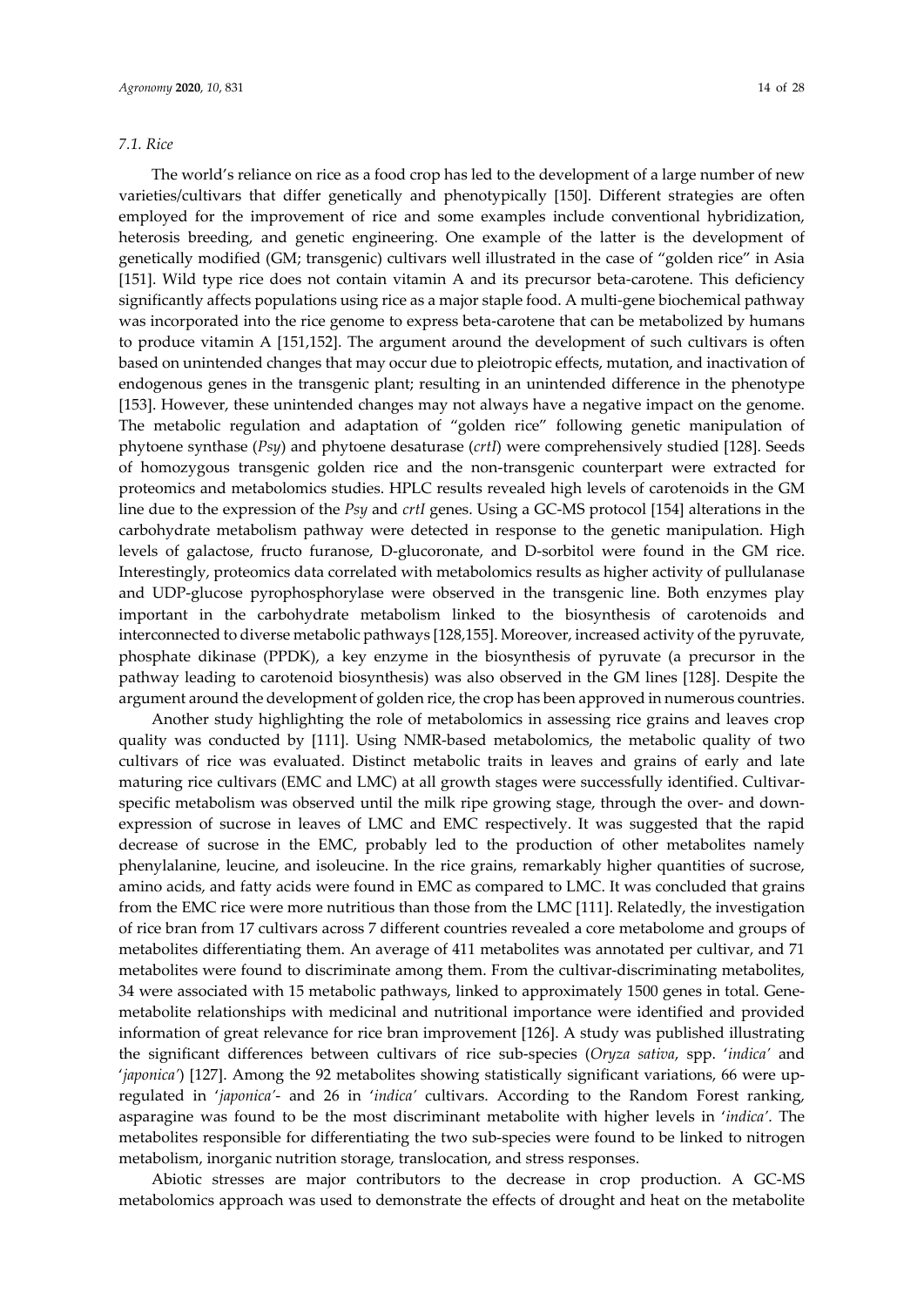distribution of rice cultivars and organs at different developmental stages. More than 50% of metabolites identified in the flag leaves at the flowering stage were significantly different in at least two of the three cultivars ('Anjali', 'Dular', and 'N22′). The highest levels of these metabolites were found in the most drought‐ and heat susceptible cultivar 'Anjali'. In the flowering spikelets, the highest levels of the polyols, *myo*-inositol and glycerol, were found in the drought- and heat-tolerant 'N22'. In the developing seeds, while putrescine and two unknown metabolites levels were the highest in 'N22', compounds such as vanillic acid, arabitol, 4-hydroxy-benzoic acid, arbutin, and hydroquinone were the highest in 'Dular' (drought tolerant and heat sensitive) and only erythritol and *myo*-inositol were the highest in 'Anjali'. Moreover, common and cultivar-specific responses to mild or severe stress were observed in different organs and at different development stages. For instance, in different developmental stages of flag leaves, nine metabolites including phenylalanine, threonine, raffinose, and others were found in all three cultivars. These metabolites were then considered to be specific to the general response to severe drought and heat pressures [113].

Seed storability is an important agronomic trait associated with seed longevity after harvest and storage [156]. This trait was investigated in two hybrid rice cultivars, 'IIYou 998′ (low) and 'BoYou 998′ (high) [125]. With the help of an untargeted MS‐based metabolomic, it was possible to reveal the difference between the 'IIYou 998′ and 'BoYou 998′ cultivars as well as the difference among each cultivar before and after 24‐months of storage. An increased level of soluble sugar and sugar‐related compounds were found in 'IIYou 998′ prior and post‐storage. In addition, all amino acids detected were more prominent in the same cultivar suggesting their contribution to storage sensitivity. The differential occurrence of these metabolites between the two cultivars also suggested their use as discriminatory markers to distinguish rice cultivars with regard to the storability.

An example of a multi‐omics and multi‐platform stress response study on rice cultivars following bacterial infection is that of [129]. Prior treatment with the *Xanthomonas oryzae* pv. *oryzae* strain PXO99, the metabolic distribution of the two genotypes 'TP309′ (the parent genotype susceptible to PXO99) and 'TP309\_XA21′ (the transgenic variety resistant to PXO99) was different in terms of TCA intermediates, miscellaneous compounds, and sugar alcohols. Combining transcriptomics and metabolomics, mechanisms affected by the challenges were highlighted. Significantly, different genes and metabolites were compared to look for possible correlation in the response. The over-expression of glutamate decarboxylase in both challenged cultivars and particularly in the resistant one, correlated with a decrease of glutamate observed on GC-MS data and an increase of GABA observed in LC‐MS data. Similarly, a correlation between phenylalanine ammonia lyase (PAL) transcript levels, significantly up-regulated in the resistant cultivar, and an elevated amount of phenylalanine was observed. PAL is a stress-responsive defense-related enzyme linking primary – and secondary metabolism, leading to synthesis of phenylpropanoids. The study provided important insights into rice infection and immunity.

### *7.2. Barley*

Barley is a fast‐growing crop with great adaptation ability. Although mainly used for animal feeding and malt and beer production, barley remains an important source of high nutritional compounds in human foods [157]. As mentioned before, researchers are constantly investigating strategies for the development of cultivars resistant to environmental stresses and possessing high nutritional content. In a study [115], the effect of salinity on two Tibetan cultivars of hulless barley was investigated with a targeted metabolomics approach. The response observed varied with the stress duration and was cultivar specific. Several compounds were identified in both cultivars; however, nine metabolites including the flavonoids hesperetin and chrysoeriol, were characterized as main biomarkers correlated to salt-tolerance. The time- and cultivar-dependent response observed was in agreement with data from rice cultivars under similar stress conditions [158].

The spatial distribution of metabolites and various elements in seven varieties of barley during germination was investigated in another salt stress study [130]. Using MALDI‐MS imaging (MSI), authors tentatively annotated different classes of lipids (e.g, fatty acyls, sphingolipids, and sterol lipids), in seeds of two barley varieties, Mundah and Keel. In both cultivars, the main perturbation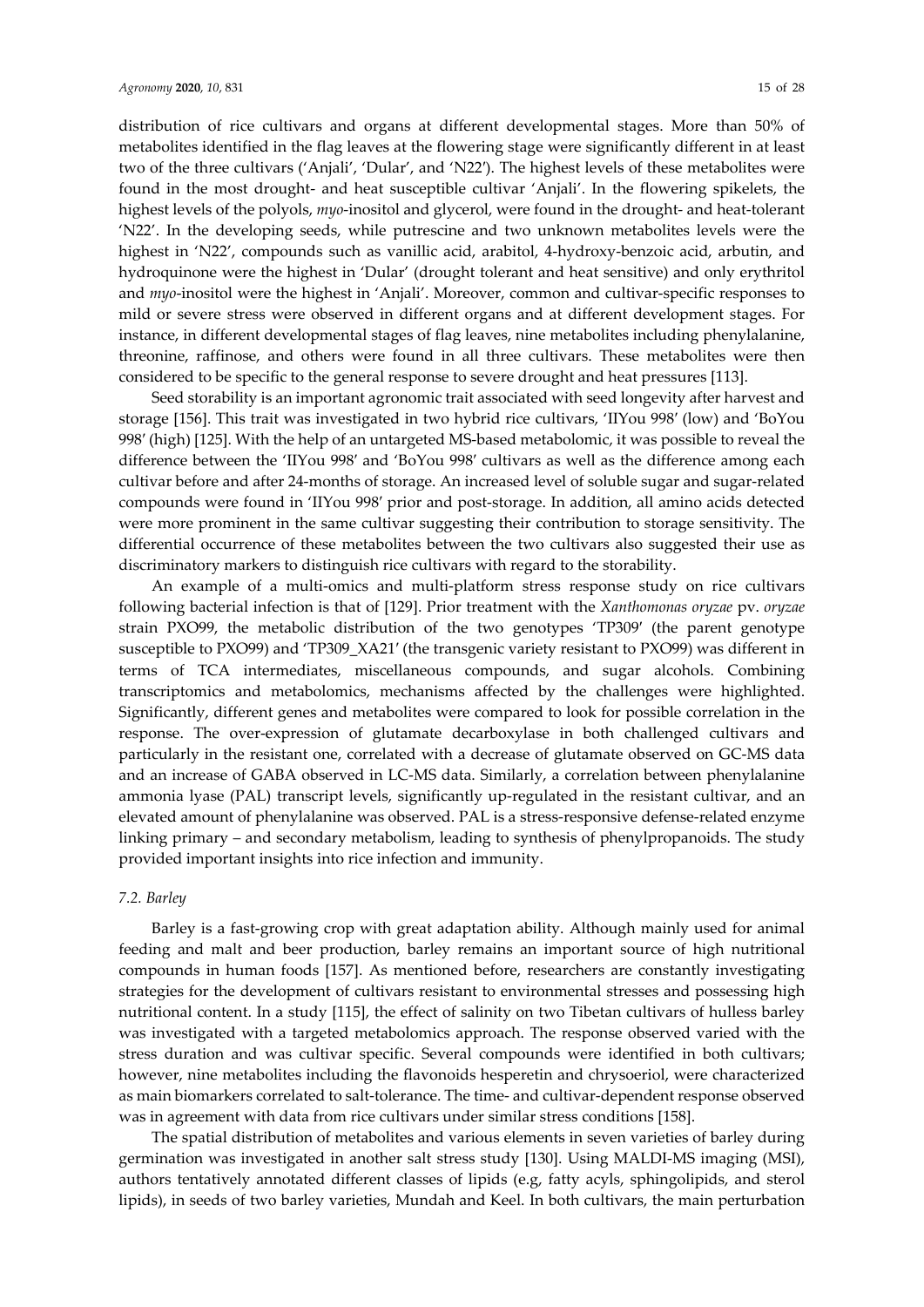in the lipid profile was glycerophospholipids, however, the percentage of alteration was different in each variety. In addition to the lipids, a flavonoid (gaiconin F, identified by LC‐QToF‐MS) was found to be a discriminant metabolite in both varieties. The study reiterated the role of flavonoids in saltstressed plants and also the power of using multiple platforms in metabolomics studies.

Three analytical platforms (two LC‐MS and NMR) were employed to detect and identify the phenolic compounds present in nine spring varieties of barley leaves [132]. A total of 152 compounds corresponding to different classes of phenolic metabolites were annotated. The study provided extensive coverage of barley metabolites and the fragmentation patterns of hordatines ions and their glycosylated forms were revealed for the first time [132]. A subsequent study [131] revealed the presence of drought‐related phenolics such as derivatives of sinapic acid and ferulic acid, polyamines, hordatines and derivatives, and blumenol terpenoids. Polyamines were also found as biomarkers following metabolite profiling of two cultivars of barley, 'Clipper' (boron-intolerant) and 'Sahara' (boron‐tolerant), after exposure to high concentrations of boron. This important micronutrient is capable of affecting plant development at low or high concentrations. The results suggested a link between the polyamine putrescine and boron since the metabolite tends to increase in the intolerant cultivar and decrease in the tolerant one [135].

Metabolomics and transcriptomics approaches were applied to field‐grown barley genotypes. Among the four genotypes, two were transgenics ('ChGP' and 'GluB') that were developed from the parental cultivars 'Golden Promise' (GP) and 'Baronesse' (B). Alterations in the leaf metabolomes and transcriptomes resulting from the presence of transgenes, and interaction of the cultivars with arbuscular mycorrhizal fungi, were provided. The results in the study revealed cultivar‐specific differences, and again highlighted the sensitivity of untargeted and targeted metabolomics employed (as compared to transcriptomics) in uncovering minor differences observed between 'B' and 'GluB'. Moreover, differences resulting from the fungal infection were well-defined at a metabolic level but not evident at a transcriptomic level [134].

In a study with a nutritional focus, barley mutants of the 'Bombi' cultivar were investigated for the production of lysine‐rich vegetable protein and for augmented β‐glucan production. GC‐MS metabolomics methods demonstrated a much wider impact of the mutations with unique metabolic patterns associated with the tricarboxylic acid cycle, shikimate-phenylpropanoid pathway, mevalonate, lipid and carbohydrate metabolism in mutants. Furthermore, as an example of genotype x environment x phenotype‐relationships, growth temperature primarily affected shikimate‐ phenylpropanoid and lipid metabolism. Low‐temperature markers were benzoic acid, 3‐OH‐benzoic acid, pyroglutamic acid and the methyl ester of hepta‐2,4‐dienoic acid, while high‐temperature markers were glycerol and the methyl ester of 4‐OH‐phenylacetic acid [133].

# *7.3. Sorghum*

Sorghum is an important food and fuel crop, and the fifth most important cereal in the world. Untargeted metabolomics was applied to characterize the biochemical variation existing between eleven lines of sorghum (grain and biomass types) and to explore the associations of the metabolome with physiological, morphological, and structural carbohydrate traits [138]. Although all metabolites were not annotated, significantly high variation was observed among genotypes. About 84% of metabolites detected from GC‐MS and 76% from LC‐MS fluctuated between the sorghum lines. Comparing grain and biomass types, 27% of metabolites detected with both analytical platforms exhibited considerable variation. Moreover, using univariate and multivariate methods such as Spearman's rank correlation and two-way orthogonal projection to latent structures (O2PLS) respectively, the relationship between metabolites and morpho‐physiological traits were pointed out. A positive correlation between the glycosylated flavonoids and photosynthesis‐related traits was noted. Chlorogenic acids were also found to be positively correlated to photosynthesis, and negatively correlated to both growth rates and biomass. In a recent study [159], three sweet sorghum cultivars with black, red, and white seeds were investigated to reveal cultivar‐specific metabolites involved in the mechanism of color change. Multivariate data analysis tools such as the OPLS‐DA model using the variable importance in the projection (VIP), with the consideration of the fold change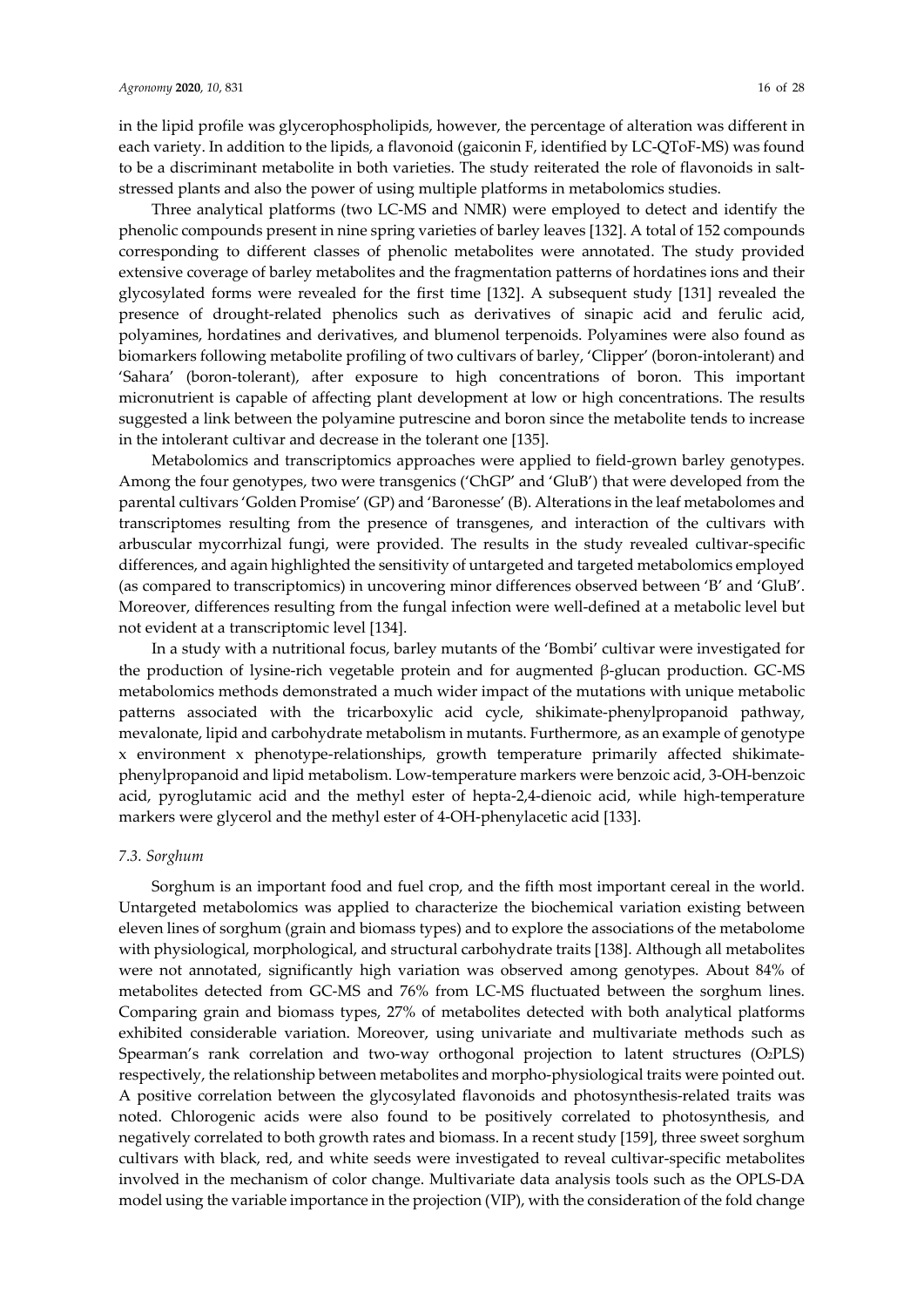or *p*-value allow the selection of discriminant metabolites among the three cultivars. Different flavonoids and anthocyanins were differentially identified in sorghum cultivars. The results revealed that more flavonoids were found in dark‐colored seeds in comparison to light‐colored seeds, and anthocyanins were responsible for the largest variation among the cultivars. These studies reiterated the close link between the metabolome and phenotype, and the importance of metabolomics in understanding biological processes.

During agricultural production, the effect of abiotic and biotic stresses can have a devastating impact on sorghum yield and growth. The development of new cultivars capable of withstanding such pressures is of great importance and requires the understanding of the key compounds produced and mechanisms occurring during plant x environment interactions. An untargeted metabolomic approach was employed to investigate the metabolic and biochemical responses of two cultivars of sorghum (Samsorg 17 and Samsorg 40) under drought stress [160]. A variation among the two cultivars possessing different levels of drought resistance was observed in under‐watered and moderate drought conditions. However, the two cultivars seemed to respond similarly in extreme drought [137]. When it comes to biotic stresses on sorghum, leaf stripe disease and anthracnose caused respectively by the bacterium *Burkholderia andropogonis* and the fungus *Colletotrichum sublineolum,* are among the most destructive diseases affecting crop yield [161]. In a recent study, an LC‐MS based untargeted metabolomics approach was employed to understand the interaction of different cultivars of sorghum with *B. andropogonis*. Important cultivar‐specific biomarkers such as metabolites from the isoflavonoid and the phenylpropanoid pathways were identified as part of the metabolic reprogramming occurring in sorghum after pathogen attack [114]. Similarly, integrated gene expression analysis was used with metabolomics to not only identify signatory biomarkers but also to reveal potential metabolic pathways associated with sorghum in response to *C. sublineolum* [136].

# *7.4. Wheat*

Wheat, as a staple crop, is a close third to rice and maize in total world production and is an important source of dietary fiber, micronutrients, and protein [141]. Several studies illustrated the potential use of metabolites as markers in wheat breeding and the importance of metabolomics in identifying quantitative trait loci (QTLs) associated with specific phenotypic traits [162–164]. Mature kernels of 145 recombinant inbred lines were collected from the KJ‐RIL population which derives from the cross between Kenong 9204 and Jing 411, two elite wheat varieties. Using an LC‐MS/MS analytical platform, 1260 different metabolites were detected and quantified, out of which 351 metabolites were putatively annotated and 116 structurally annotated using authentic standards. A large number of metabolic pathways were revealed. These involved different classes of metabolites with important agronomic functions and examples are phenolamides, flavonoids, polyphenols, fatty acids, vitamins, sugar, organic acids, amino acids and derivatives, phytohormones and derivatives, and nucleic acids and derivatives. Line‐specific metabolite distribution was noted, and the highest variation was observed with polyphenols and phenolamides. As mentioned before heritability is an important characteristic of metabolic markers, and a factor to consider during trait selection. In this study, the majority of annotated metabolites depicted high heritability with the highest observed being flavonoids. Interestingly, 24 candidate genes were identified directly through quantitative trait loci (QTL) mapping. One was confirmed to express UDP‐glycosyltransferase (UGT) and flavonoids such as luteolin, apigenin, quercetin, and kaempferol. The study highlighted the connection between metabolomics and agronomic traits and its applications in genome-wide associations studies (GWAS) to improve functional genomics in grains crop breeding [140].

Forty-five wheat cultivars from three U.S. market classes (tetraploid durum wheat, DW; hexaploid hard wheat, HBW and soft bread wheat, SBW), were successfully distinguished in a metabolomics study [142]. The comparison of DW and bread wheat (BW) revealed 16 metabolites positively correlated with BW and 19 in DW. The identified metabolites in BW were found to be polar lipids, and in the case of DW nonpolar lipids. These metabolites included glycerolipids in BW and fatty acyls in DW and were responsible for the discrimination between the classes. This profiling of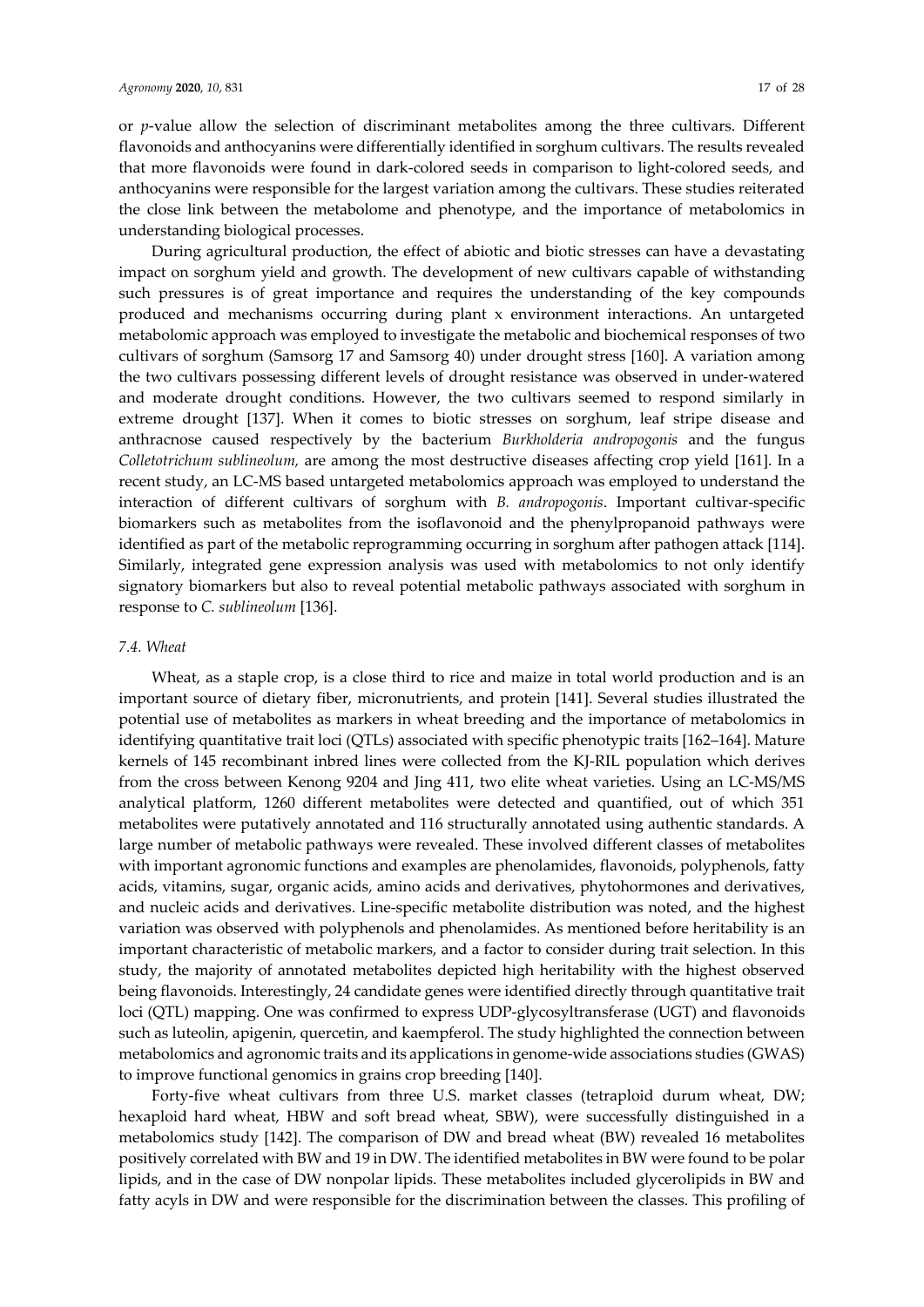wheat cultivars provided invaluable information for the production of good bread quality as the lipid content of wheat has an indirect effect on the dough properties. Similarly, [141] profiled the metabolite composition of different BW genotypes and other wheat species types using highthroughput proton‐nuclear magnetic resonance (1H‐NMR) screening developed for the analysis of non-purified extracts. The method was successful to demonstrate the diversity within and between species and to quantify asparagine, glycine betaine, and choline.

Integrative biochemical networks in wheat leaves responding to water‐deficient conditions were revealed by using a combination of proteomics and metabolomics approaches [139]. A clear sample grouping was visualized between drought-susceptible ('Bahar') and drought-tolerant ('Kavir') on PCA models, showing the water-deficit condition and control samples separately. A more pronounced distinction was observed between control and drought‐stressed samples in 'Bahar' showing that the metabolites accounting for these differences are more discriminatory as compared to the ones in 'Kavir'. In response to drought, 14 and 16 metabolites (with VIP scores > 1) were respectively selected as a discriminant in 'Kavir' vs. 'Bahar'. Using metabolic pathway analysis (MetPA), interesting drought-related pathways and networks were revealed. The main pathway involved in the drought‐tolerant cultivar was the metabolism of purine. Guanine and adenine were found to be upregulated in the treated tolerant 'Kavir' plants as compared to the controls. In the drought‐sensitive 'Bahar' cultivar, the top nine metabolic pathways were all correlated to the metabolism of amino acids. This perturbation was characterized by the upregulation of amino acids during water-deficiency. Proline, a well-documented biomarker of drought in plants, increased intensely in both cultivars and was classified as a second variable of importance in 'Bahar' and fourth in 'Kavir'. In addition, several other metabolites and pathways potentially involved in drought responses were suggested in the study, providing a foundation for future research. A similar study on heat stress of six wheat genotypes demonstrated the link between genetic variability and altered metabolic levels [112]. High‐resolution LC‐MS based metabolite profiling was used, and 64 known metabolites were identified to be affected by heat stress. Among these metabolites, amino acids such as tryptophan, histidine, arginine, and leucine were positively correlated; and threonine, aspartate, 4‐aminobutanoic acid (GABA) and phenylalanine were negatively correlated to the stress. Elevated levels of sugar, sugar alcohols, and organic compounds were noted in plants experiencing heat stress. Furthermore, the study highlighted several compounds differentiating heat‐stressed plants from controls, and which could possibly be applied as potential biomarkers for genetic improvement studies.

## *7.5. Maize*

As described, the phenotype is strongly affected by genotype, environment, and interactions between genotype and environment. The same is true for the metabolic composition of maize as highlighted by [109], where non-genetically modified (GM) hybrids were used to metabolically characterize the complexity of the genotype, environment, and interaction in hybrid seeds. Six geographically diverse locations in North America were chosen for this purpose. Although the polar metabolite content in maize seeds is usually low (around 5%), by choosing the appropriate location and inbred line, an increase in the level of these metabolites were observed. A total of 45 different polar metabolites were reported in all samples, and their abundance across the different hybrids and locations were compared. Ultimately it was shown that the environment had a greater effect on the accumulation of polar metabolites compared to the different genotypes. Of the 45 metabolites used for comparing the different lines and regions, sucrose, glucose, fructose, and two unidentified metabolites (*m/z* 133 and *m/z* 189) contributed to most of the variation observed. Fructose stood out as a major source of variation across the different lines and showed changes influenced by both the environment and genotype.

In a non‐targeted study by [143], a comprehensive metabolomic investigation of maize kernels was reported. Unlike the study by [109], [143] only compared 14 maize lines (of which 13 were inbred and 1 hybrid) that were all planted in the same region. After chemometric ‐ and statistical analysis, out of 210 annotated metabolites, 75 metabolites contributed to the differentiation between the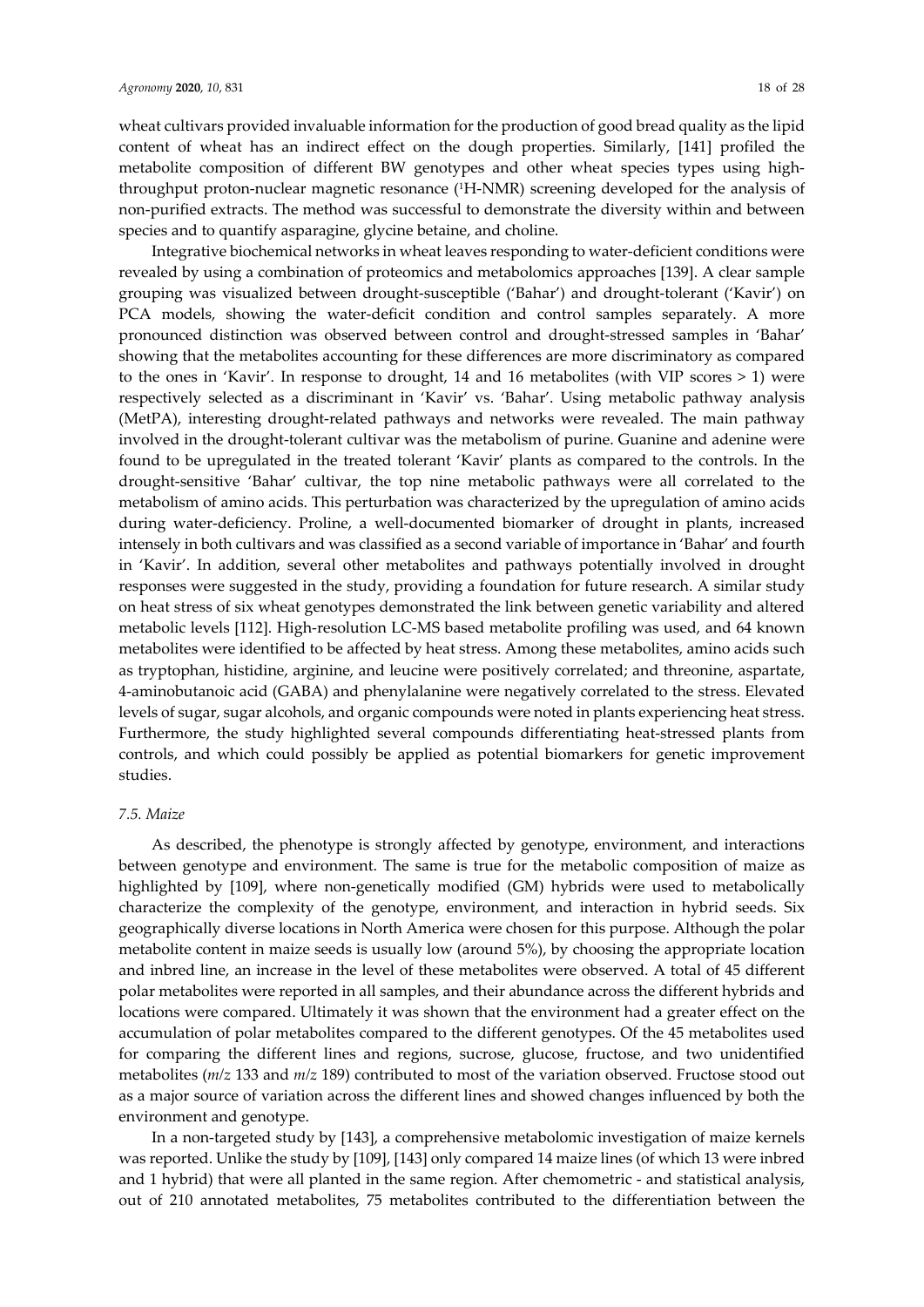different lines. Of these, the main metabolites involved included dihydrokaempferol, nicotinate ribonucleoside, phosphoethanolamine, stigmasterol, and trans‐4‐hydroxyproline. Conversely, all eight glycolysis metabolites were similarly expressed over the different lines including sucrose and fructose. Ultimately the work provided insights into the maize kernel metabolome that would be useful for metabolic engineering or molecular breeding studies to improve maize kernel quality and yield.

A similar study, involving genotype and environmental effects of GM (Bt) maize involved four non‐targeted analytical methodologies to detect unintended effects that result during genetic manipulation [144]. Data collected over three growing seasons showed distinct differences in the proteome and metabolite levels, suggesting that the effect of the environment strongly influenced their production. Among the identified metabolites, fifteen (including glucose, fructose, tocopherol, and inositol) were differentially produced throughout the three seasons. The generated data showed that the growing season had a stronger influence on the metabolome, proteome, and transcriptome of different maize genotypes compared to the genetic modification.

In a more recent study by [145], thirty genetically different inbred maize lines were studied with the aim of identifying metabolite signatures for differentiating hybrid groups based on their silage– earliness and sowing conditions. Interestingly, early sowing of the hybrid lines, compared to normal sowing, had a greater effect on the leaf composition where several metabolites associated with this response were identified. Metabolite‐markers associated with sowing conditions and applicable in breeding were suggested. Among these markers were 2‐hydroxy‐7‐methoxy‐1,4‐benzoxazin‐3‐one (HMBOA)‐glucoside, caffeoylisocitrate, tricin, 2‐hydroxy‐4,7‐dimethoxy‐1,4‐benzoxazin‐3‐one (HDMBOA)‐glucoside, coumaroylquinate B, cyanidin‐glucoside, and dihydroquercetin glucoside associated with chilling tolerance.

In grain crop breeding, the focus is usually on crop improvement particularly with regard to disease resistance, grain size, grain quantities, and grain quality. As previously mentioned, due to the domestication of crops, cultivars and varieties have lost some valuable traits due to intermittent selection, this obstacle has however been overcome by reintroducing these traits and creating genetic diversity through the crossing of wild relatives and cultivated varieties. [89,91]. With this concept in mind, [146] set out to identify and measure the abundance of metabolites that were targeted for selection during maize domestication. Seedlings from different maize accessions, its wild relative teosinte, and maize‐teosinte cross populations were screened to compare their metabolic profiles and assess the changes caused by domestication. A range of metabolites were detected among which lipids, terpenoids and alkaloids differed greatly in the teosinte and tropical maize crops. Benzoxazinoids, on the other hand, contributed to the differentiation between the tropical and temperate maize crops. Additionally, a multi-omics approach was used where the genome, transcriptome, and metabolome data were used to identify candidate genes that contributed to metabolic divergence seen in the maize‐teosinte cross populations. This study has provided novel insights on the use of metabolomics in plant breeding and illustrated how the metabolome has changed during domestication in maize crops. Furthermore, it can be seen as the foundation for upcoming studies to explore metabolic divergence and how it relates to environmental influences.

Maize crops were also used for a more comprehensive understanding of the maize flavonoid pathway by combining metabolic profiling with genetic mapping and gene regulatory network analysis [147]. The authors explored flavonoid biosynthesis and various genetic influences by integrating the genomic, transcriptomic, and metabolomic data. This allowed for the detection and identification of potential candidate genes. Interestingly, when comparing the maize crops from different environments and populations, they were able to recurrently detect 25 QTL that corresponded to 23 different flavonoids. Among these, a number of flavonoids were consistently present across the six environments, many of which were apigenin, chrysoeriol, tricin, and naringenin based. This study showed potential new prospects towards fully understanding the maize flavonoid pathway by moving beyond QTL and normal association mapping.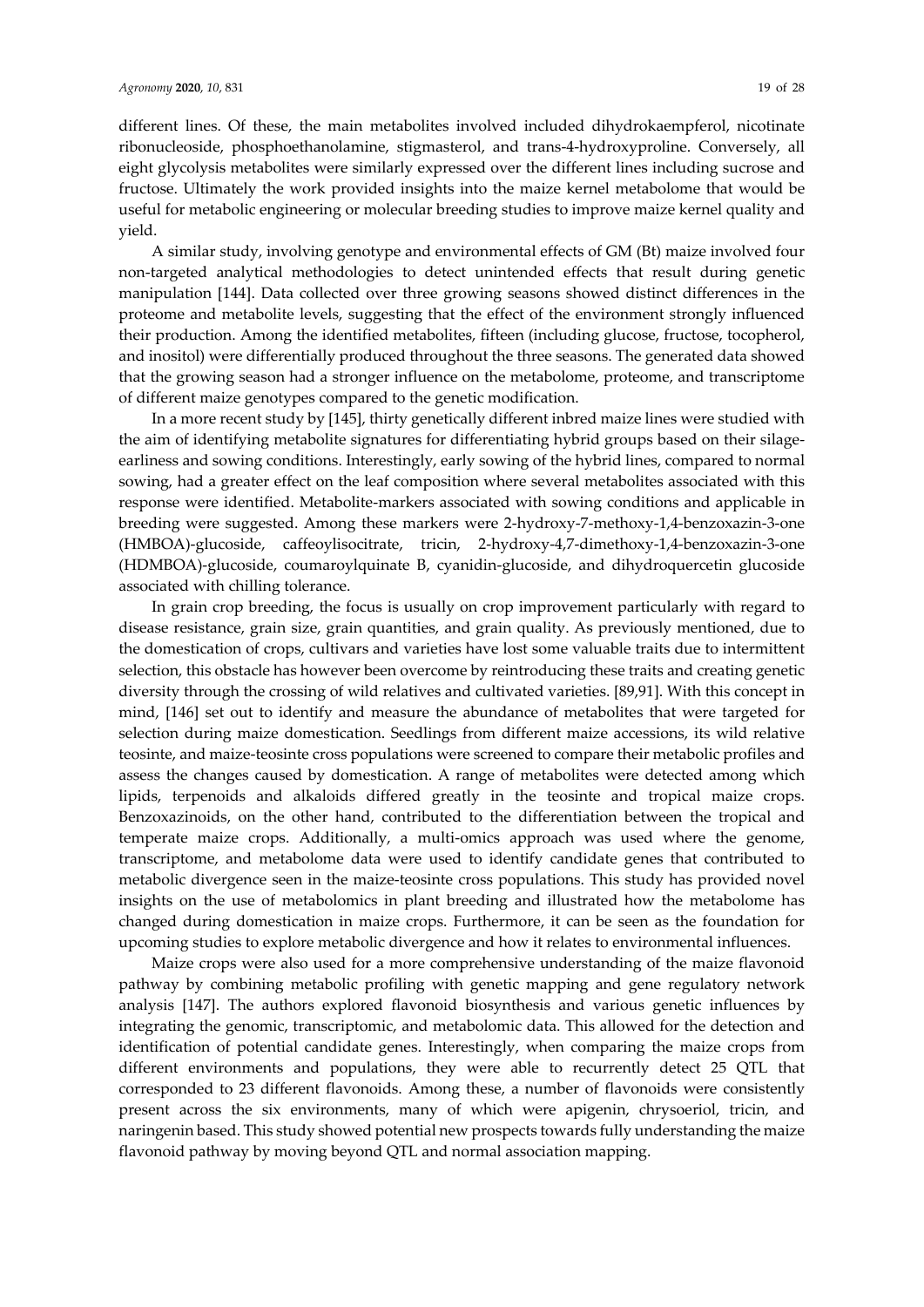#### *7.6. Oats*

The assessment of cultivars as germplasm for breeding purposes initially involves that the material be analyzed for characteristics that will ensure resistance to biotic and abiotic environmental factors and provide nutritional value in future cultivars. Metabolomic profiles of wild and cultivated varieties of oats were therefore investigated in a study by [110] to compare metabolic changes that occurred from the acculturation of wild varieties to cultivated varieties with respect to organic acids, fatty acids, polyhydric alcohols, and sugars. The metabolic profiles revealed the content of various identified metabolites in extracts from cultivated oats and wild varieties. From the identified metabolites, only a few indicated high variation between the cultivated and wild types. Notably, the oleic acid content of the cultivars was significantly higher than that of the wild types, while the latter had higher contents of linoleic acid and monoacylglycerol. These metabolites contributing to the differentiation of the wild and cultivated varieties are not only nutritionally important but are often associated with resistance or tolerance to abiotic factors. Overall, the study concluded that many important compounds decreased in cultivated forms due to evolution and breeding; however, an increase in the amino acid content in the cultivated varieties was a favorable outcome.

In an abiotic stress study of selected oat cultivars by [148], key metabolites and metabolic pathways were examined in order to define important processes involved in drought tolerance. Generally, the metabolic pathways involved in the production of amino acids, sugars, amines, and sugar alcohols are commonly affected in response to drought stress [165,166]. Metabolic profiles that resulted from the comparison of two oat cultivars, 'Flega' (susceptible) and 'Patones' (tolerant), after exposure to drought stress, indicated that changes in the photorespiratory pathway were sufficient in distinguishing between the two. 'Patones' in this regard showed an increased abundance of metabolites involved in the Calvin cycle, particularly, ribulose-1,5-bisphosphate and 2phosphogycolate. 'Flega', on the other hand, had lower amounts of glyceraldehyde‐3P and other components of the Calvin cycle compared to 'Patones'. Moreover, a comparison of the glyoxylate levels indicated an earlier response to drought stress in the tolerant line and lower antioxidant capacity and photorespiratory activity in the susceptible line. Overall, the study produced models that can be used to suggest possible markers for cereal breeding.

#### *7.7. Millet*

The effect of natural variation and species-specific accumulation of primary and secondary metabolites on the metabolomes were predominant features in a study of foxtail millet and millet hybrids [104]. Metabolic analysis indicated that compounds such as flavonoids, phenolamides, hydroxycinnamoyl derivatives, vitamins, and lysophosphatidylcholines were developmentally controlled and showed natural variation in different varieties. Variation was also observed through the accumulation of secondary metabolites when millet and rice were compared. The research thus provided insight into developing predictors for hybrid performance and future analysis of the biosynthesis, and regulation, of relevant metabolic pathways in millet.

Millet is now also being explored for its potential as a biofuel source. To increase biomass production, stimulation by plant growth‐promoting bacteria (PGPB) and mycorrhiza were suggested [149]. Upon metabolomic analyses, 28 metabolites were annotated in foxtail shoots after inoculation with both PGPB and mycorrhiza. A significant increase in malate and other metabolites associated with the TCA cycle was observed for PGPB treatment; additionally, in the mycorrhiza treated groups, levels of 4‐aminobutyrate, succinate, and asparagine were upregulated. In contrast, downregulation of fructose and glucose was observed in most of the treated groups which the authors described as metabolic shifts toward using more complex carbohydrates during the enhancement of the biomass. Hydroxyvalerate also showed a positive correlation to foxtail height and fresh, dry biomass in groups treated with mycorrhiza only. The study ultimately showed that PGPB and mycorrhiza treatments are beneficial for the enhancement of biomass and for boosting sugar yield.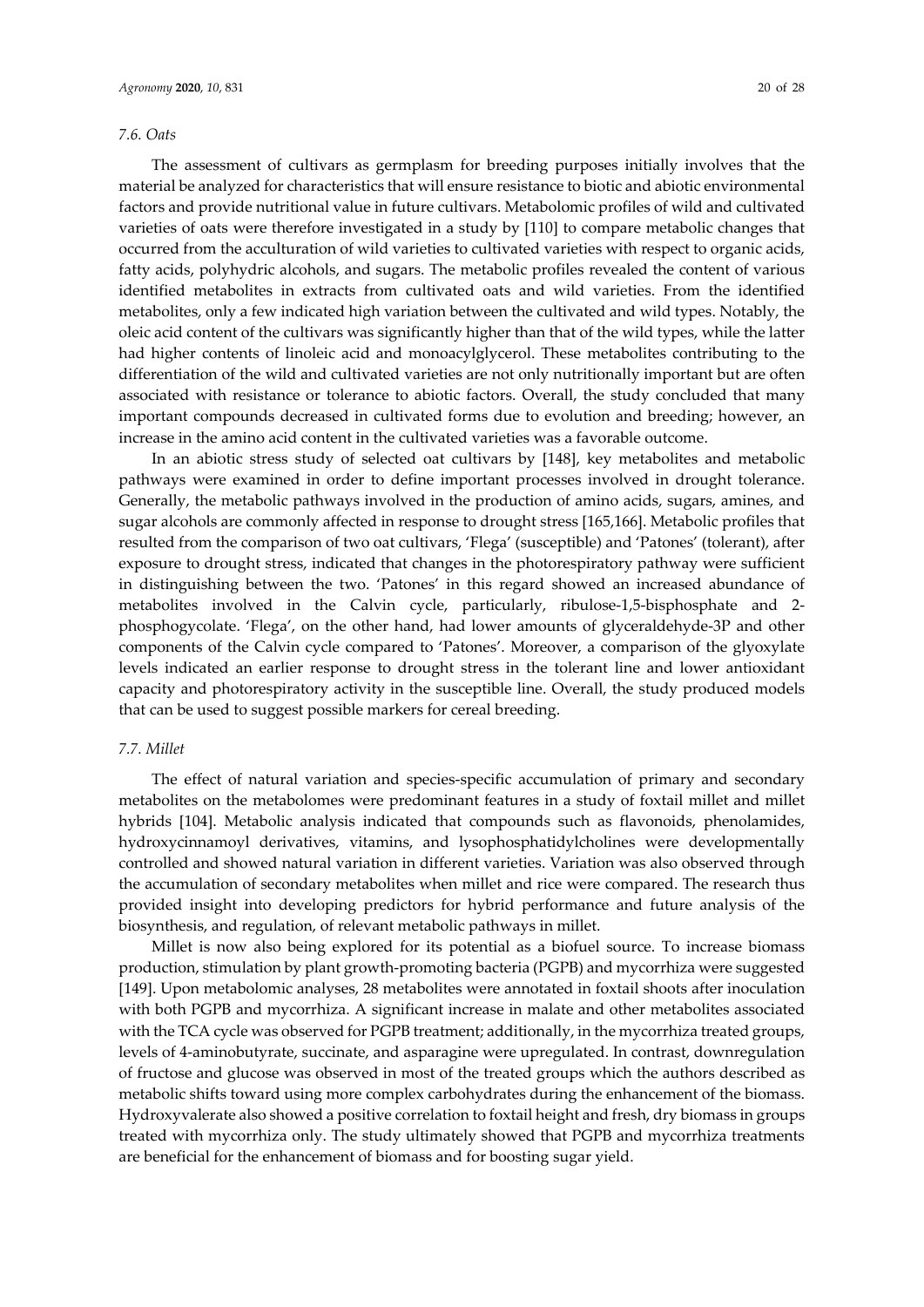### **8. Conclusion and Future Perspectives**

Recent reports on plant metabolomics applied in the crop sciences demonstrate the progress in using this omics strategy to understand how the phenotype correlates to the metabolome and, by extension, to reveal the active role of metabolites in normal and stress physiology. Based on the current review it is clear that metabolomics, although considered a relatively new field, is exponentially growing in application and impact in various aspects of the plant sciences. To date, metabolomics has provided valuable molecular information in research on grain crops and identified significant biomarkers under different conditions and/or stressors. However, the value of metabolomics has been redefined from simple biomarker identification to a tool for discovering active drivers involved in biological processes and, therefore, metabolomics has not yet reached its ultimate potential. Gene‐based marker‐assisted selection, currently a prime focus in grain crop breeding, has shown great success addressing key challenges in crop improvement. However, one of the limitations of MAS is that the presence of genes associated with disease resistance, abiotic stress resilience, or crop yields, do not always guarantee effective expression of the trait. Therefore, the use of metabolic phenotypes in genetic variation studies may provide insights into understanding crop physiology from a metabolomics point of view. The integration of metabolomics with MAS should be explored as an alternative/supplementary tool in grain crop breeding research to ensure greater coverage and confidence in the identification and differentiation of cultivars, as well as varieties in the future. Moreover, the potential of metabolomics as a field of study is continuously being improved by technical innovation of the analytical platforms, promising further perfection for a broader, faster, and more cost‐effective coverage of the metabolome. The focus of grain crop breeding generally involves genotyping or phenotyping for trait selection and for cultivar differentiation. In the future, more consideration needs to be given to the use of metabolomics in understanding environmental factors (envirotyping) and how these factors contribute to changes in the genome and ultimately the phenotype and vice versa. Additionally, with the growing use of crop wild relatives to recover desirable traits and reintroduce genetic variation, the use of metabolomics should be explored to accompany current methodologies in the identification of markers for desired traits.

**Author Contributions:** Conceptualization, I.A.D.; Writing‐original draft, C.P and C.Y.H.D.; Writing‐review and editing, L.A.P., F.T., and I.A.D. All authors have read and approved the final version of the manuscript.

**Acknowledgments:** The authors acknowledge fellowship support to CP (the South African Cultivar Technology Agency, SACTA) and to CYHD (the University of Johannesburg, South Africa).

**Funding:** This research received no external funding. The APC was funded by the University of Johannesburg.

**Conflicts of Interest:** The authors declare no conflict of interest.

## **References**

- 1. Gienapp, P.; Laine, V.N.; Mateman, A.C.; van Oers, K.; Visser, M.E. Environment-dependent genotypephenotype associations in avian breeding time. *Front. Genet.* **2017**, *8*, 102*.*
- 2. Aslam, M.M.; Karanja, J.K. Genotype by environment interactions modulate sugarcane response to mechanical wounding stress. *Physiol. Mol. Plant Pathol.* **2020**, *109*, 101443.
- 3. Lande, R. Adaptation to an extraordinary environment by evolution of phenotypic plasticity and genetic assimilation. *J. Evol. Biol.* **2009**, *22*, 1435–1446.
- 4. Kusmec, A.; de Leon, N.; Schnable, P.S. Harnessing phenotypic plasticity to improve maize yields. *Front. Plant Sci.* **2018**, *9*, 1377.
- 5. Li, X.; Guo, T.; Mu, Q.; Li, X.; Yu, J. Genomic and environmental determinants and their interplay underlying phenotypic plasticity. *Proc. Natl. Acad. Sci. USA* **2018**, *115*, 6679–6684.
- 6. Weckwerth, W. Green systems biology—From single genomes, proteomes and metabolomes to ecosystems research and biotechnology. *J. Proteom.* **2011**, *75*, 284–305.
- 7. Nägler, M.; Nägele, T.; Gilli, C.; Fragner, L.; Korte, A.; Platzer, A.; Farlow, A.; Nordborg, M.; Weckwerth, W. Eco-metabolomics and metabolic modeling: Making the leap from model systems in the lab to native populations in the field. *Front. Plant Sci.* **2018**, *9*, 1556–1556.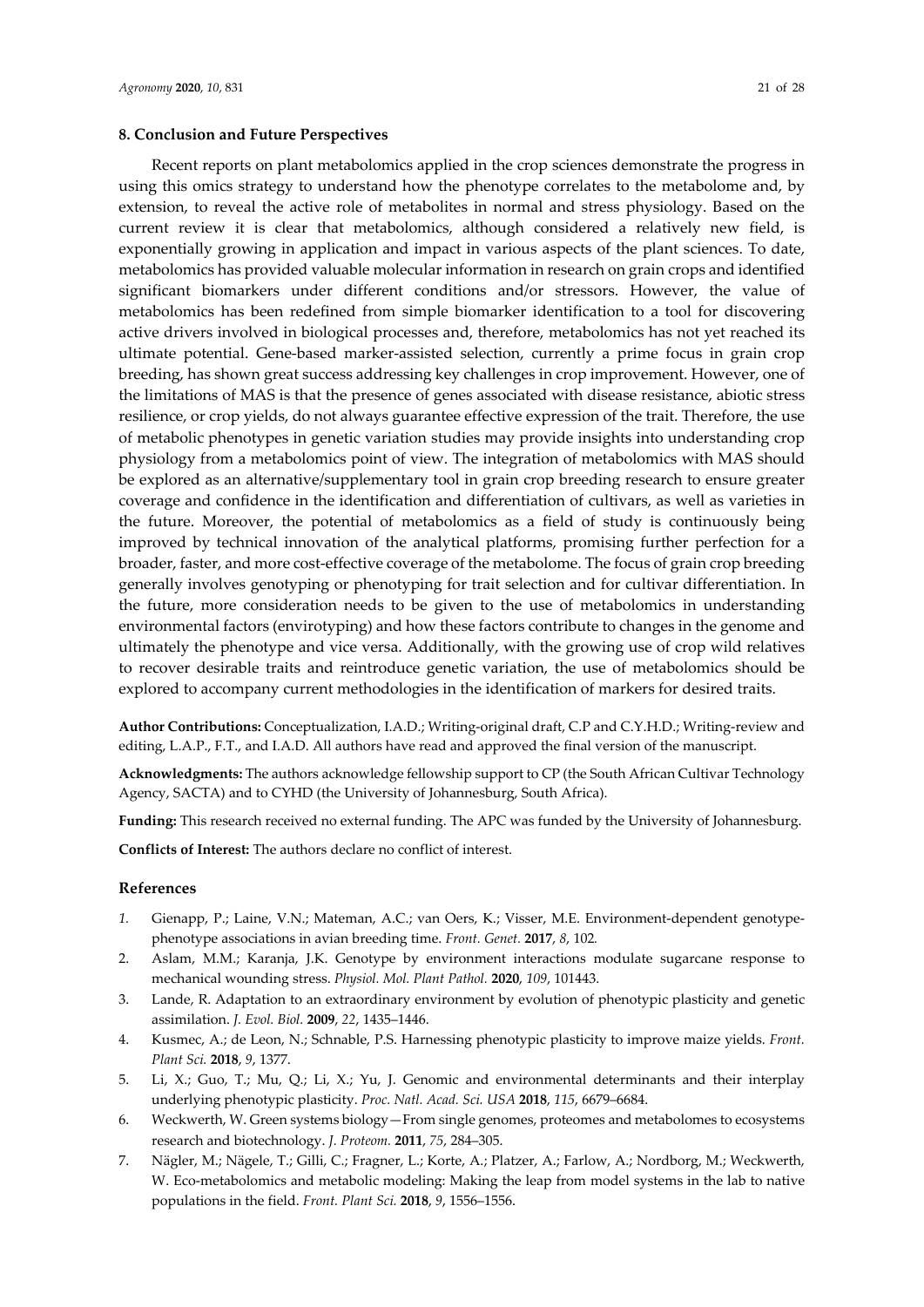- 8. Liu, X.; Locasale, J.W. Metabolomics: A primer. *Trends Biochem. Sci.* **2017**, *42*, 274–284.
- *9.* Mhlongo, M.I.; Piater, L.A.; Madala, N.E.; Steenkamp, P.A.; Dubery, I.A. Phenylpropanoid defences in *Nicotiana tabacum* cells: Overlapping metabolomes indicate common aspects to responses induced by lipopolysaccharides, chitosan and flagellin‐22. *PLoS ONE* **2016***, 11*, e0151350.
- 10. Zeiss, D.; Mhlongo, M.; Tugizimana, F.; Steenkamp, P.; Dubery, I. Comparative metabolic phenotyping of tomato (*Solanum lycopersicum*) for the identification of metabolic signatures in cultivars differing in resistance to *Ralstonia solanacearum*. *Int. J. Mol. Sci.* **2018**, *19*, 2558.
- 11. Finnegan, T.; Steenkamp, P.A.; Piater, L.A.; Dubery, I.A. The lipopolysaccharide-induced metabolome signature in *Arabidopsis thaliana* reveals dynamic reprogramming of phytoalexin and phytoanticipin pathways. *PLoS ONE* **2016***, 11*, e0163572.
- 12. Tugizimana, F.; Steenkamp, P.A.; Piater, L.A.; Dubery, I.A. Multi-platform metabolomic analyses of ergosterol‐induced dynamic changes in *Nicotiana tabacum* cells. *PLoS ONE* **2014***, 9*, e87846.
- *13.* Panda, A.; Parida, A.K.; Rangani, J. Advancement of metabolomics techniques and their applications in plant science: Current scenario and future prospective. In *Plant Metabolites and Regulation under Environmental Stress*; Ahmad, P., Ahanger, M.A., Singh, V.P., Tripathi, D.K., Alam, P., Alyemeni, M.N., Eds.; Academic Press: London, UK, 2018; pp. 1–36.
- 14. Tiwari, R.; Rana, C.S. Plant secondary metabolites: A review. *Int. J. Eng. Res. Gen. Sic.* **2015**, *3*, 661–670.
- 15. Aggio, R.B.; Ruggiero, K.; Villas‐Bôas, S.G. Pathway activity profiling (PAPi): From the metabolite profile to the metabolic pathway activity. *Bioinformatics* **2010**, *26*, 2969–2976.
- 16. Pandey, P.; Irulappan, V.; Bagavathiannan, M.V.; Senthil‐Kumar, M. Impact of combined abiotic and biotic stresses on plant growth and avenues for crop improvement by exploiting physio-morphological traits. *Front. Plant Sci.* **2017**, *8*, 537.
- 17. Bebber, D.P.; Gurr, S.J. Crop‐destroying fungal and oomycete pathogens challenge food security. *Fungal Genet. Biol.* **2015**, *74*, 62–64.
- 18. Ramegowda, V.; Senthil‐Kumar, M. The interactive effects of simultaneous biotic and abiotic stresses on plants: Mechanistic understanding from drought and pathogen combination. *J. Plant Physiol.* **2015**, *176*, 47– 54.
- 19. Kharub, A.S.; Singh, J.; Lal, C.; Kumar, V. Abiotic stress tolerance in barley. In *Abiotic Stress Management for Resilient Agriculture*; Minhas, P.S., Rane, J., Pasala, R.K., Eds.; Springer: Berlin/Heidelberg, Germany, 2017; pp. 363–374.
- 20. Tugizimana, F.; Piater, L.; Dubery, I. Plant metabolomics: A new frontier in phytochemical analysis. *S. Afr. J. Sci.* **2013**, *109*, 1–11.
- 21. Djami‐Tchatchou, A.T.; Ncube, E.N.; Steenkamp, P.A.; Dubery, I.A. Similar, but different: Structurally related azelaic acid and hexanoic acid trigger differential metabolomic and transcriptomic responses in tobacco cells. *BMC Plant Biol.* **2017***. 17*, 227.
- 22. Gorrochategui, E.; Jaumot, J.; Lacorte, S.; Tauler, R. Data analysis strategies for targeted and untargeted LC‐MS metabolomic studies: Overview and workflow. *Trends Anal. Chem.* **2016**, *82*, 425–442.
- 23. Manzoni, C.; Kia, D.A.; Vandrovcova, J.; Hardy, J.; Wood, N.W.; Lewis, P.A.; Ferrari, R. Genome, transcriptome and proteome: The rise of omics data and their integration in biomedical sciences. *Brief. Bioinform.* **2016**, *19*, 286–302.
- 24. Winter, G.; Krömer, J.O. Fluxomics‐connecting 'omics analysis and phenotypes. *Environ. Microbiol.* **2013**, *15*, 1901–1916.
- *25.* Ghatak, A.; Chaturvedi, P.; Weckwerth, W. Metabolomics in plant stress physiology. In *Plant Genetics and Molecular Biology*; Varshney, R.K., Pandey, M.K., Chitikineni, A., Eds.; Springer: Berlin/Heidelberg, Germany, 2018; pp. 187–236.
- 26. Kopka, J.; Fernie, A.; Weckwerth, W.; Gibon, Y.; Stitt, M. Metabolite profiling in plant biology: Platforms and destinations. *Genome Biol.* **2004**, *5*, 109.
- 27. Ellis, D.I.; Dunn, W.B.; Griffin, J.L.; Allwood, J.W.; Goodacre, R. Metabolic fingerprinting as a diagnostic tool. *Pharmacogenomics* **2007**, *8*, 1243–1266.
- 28. Llanes, A.; Andrade, A.; Alemano, S.; Luna, V. Metabolomic approach to understand plant adaptations to water and salt stress. In *Plant Metabolites and Regulation under Environmental Stress*; Ahmad, P., Ahanger, M.A., Singh, V.P., Tripathi, D.K., Alam, P., Alyemeni, M.N., Eds.; Academic Press: London, UK, 2018; pp. 133–144.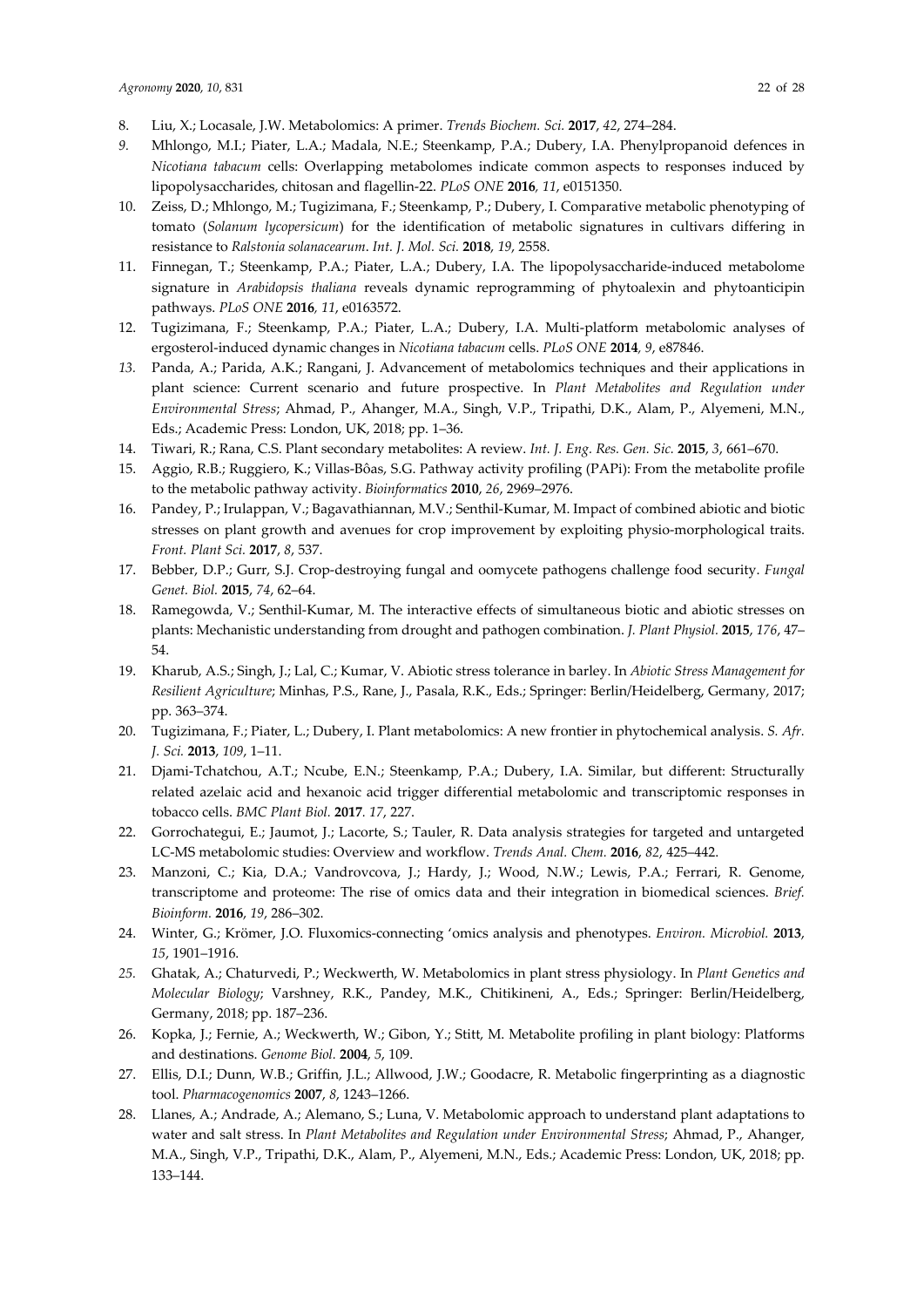- 29. Wolfender, J.L.; Marti, G.; Thomas, A.; Bertrand, S. Current approaches and challenges for the metabolite profiling of complex natural extracts. *J. Chromatogr. A* **2015**, *1382*, 136–164.
- 30. Cambiaghi, A.; Ferrario, M.; Masseroli, M. Analysis of metabolomic data: Tools, current strategies and future challenges for omics data integration. *Brief. Bioinform.* **2017**, *18*, 498–510.
- 31. Ribbenstedt, A.; Ziarrusta, H.; Benskin, J.P. Development, characterization and comparisons of targeted and non‐targeted metabolomics methods. *PLoS ONE* **2018**, *13*, 0207082.
- 32. Cook, D.W.; Rutan, S.C. Chemometrics for the analysis of chromatographic data in metabolomics investigations. *J. Chemom.* **2014**, *28*, 681–687.
- 33. Zhang, L.; Liu, S.; Cui, X.; Pan, C.; Zhang, A.; Chen, F. A review of sample preparation methods for the pesticide residue analysis in foods. *Cent. Eur. J. Chem.* **2012**, *10*, 900–925.
- 34. Mushtaq, M.Y.; Choi, Y.H.; Verpoorte, R.; Wilson, E.G. Extraction for metabolomics: Access to the metabolome*. Phytochem. Anal.* **2014**, *25*, 291–306.
- 35. Moco, S.; Vervoort, J.; Bino, R.J.; De Vos, R.C.; Bino, R. Metabolomics technologies and metabolite identification. *Trends Anal. Chem.* **2007**, *26*, 855–866.
- 36. Altemimi, A.; Lakhssassi, N.; Baharlouei, A.; Watson, D.; Lightfoot, D. Phytochemicals: Extraction, isolation, and identification of bioactive compounds from plant extracts. *Plants* **2017**, *6*, 42.
- 37. Khoza, B.S.; Chimuka, L.; Mukwevho, E.; Steenkamp, P.A.; Madala, N.E. The effect of temperature on pressurised hot water extraction of pharmacologically important metabolites as analysed by UPLC‐qTOF‐ MS and PCA. *Evid. Based Complement. Altern. Med.* **2014**, 1–9.
- 38. Hamany Djande, C.Y.; Piater, L.A.; Steenkamp, P.A.; Madala, N.E.; Dubery, I.A. Differential extraction of phytochemicals from the multipurpose tree, Moringa oleifera, using green extraction solvents. *S. Afr. J. Bot.* **2018**, *115*, 81–89.
- 39. Emwas, A.‐H.; Alghrably, M.; Al‐Harthi, S.; Gabriel Poulson, B.; Szczepski, K.; Chandra, K.; Jaremko, M. *New Advances in Fast Methods of 2D NMR Experiments*; IntechOpen Press: London, UK, 2019.
- 40. Junot, C.; Fenaille, F. Metabolomics using Fourier transform mass spectrometry. In *Fundamentals and Applications of Fourier Transform Mass Spectrometry*; Schmitt‐Kopplin, P., Kanawati, B., Eds.; Elsevier: Amsterdam, The Netherlands, 2019; pp. 325–356.
- 41. Wishart, D.S. NMR metabolomics: A look ahead. *J. Magn. Reson.* **2019**, *306*, 155–161.
- 42. Gouilleux, B.; Rouger, L.; Giraudeau, P. Ultrafast 2D NMR: Methods and Applications. *Annu. Rep. NMR Spectrosc.* **2018**, *93*, 75–144.
- 43. Fortier‐McGill, B.E.; Dutta Majumdar, R.; Lam, L.; Soong, R.; Liaghati‐Mobarhan, Y.; Sutrisno, A.; de Visser, R.; Simpson, M.J.; Wheeler, H.L.; Campbell, M.; et al. Comprehensive multiphase (CMP) NMR monitoring of the structural changes and molecular flux within a growing seed. *J. Agric. Food Chem.* **2017**, *65*, 6779– 6788.
- 44. Bastawrous, M.; Jenne, A.; Tabatabaei Anaraki, M.; Simpson, A.J. *In‐vivo* NMR spectroscopy: A powerful and complimentary tool for understanding environmental toxicity. *Metabolites* **2018**, *8*, 35.
- 45. Kapoore, R.V.; Vaidyanathan, S. Towards quantitative mass spectrometry-based metabolomics in microbial and mammalian systems. *Philos. Trans. Royal Soc. A* **2016**, *374*, 20150363.
- 46. Paglia, G.; Astarita, G. Metabolomics and lipidomics using traveling‐wave ion mobility mass spectrometry. *Nat. Protoc.* **2017**, *12*, 797.
- 47. Stoll, D.R.; Harmes, D.C.; Staples, G.O.; Potter, O.G.; Dammann, C.T.; Guillarme, D.; Beck, A. Development of comprehensive online two‐dimensional liquid chromatography / mass spectrometry using hydrophilic interaction and reversed‐phase separations for rapid and deep profiling of therapeutic antibodies. *Anal. Chem.* **2018**, *90*, 5923–5929.
- 48. Walker, L.R.; Hoyt, D.W.; Walker, S.M.; Ward, J.K.; Nicora, C.D.; Bingol, K. Unambiguous metabolite identification in high‐throughput metabolomics by hybrid 1D 1H NMR / ESI MS1 approach. *Magn. Reson. Chem.* **2016**, *54*, 998–1003.
- 49. Aksenov, A.A.; da Silva, R.; Knight, R.; Lopes, N.P.; Dorrestein, P.C. Global chemical analysis of biology by mass spectrometry. *Nat. Rev. Chem.* **2017**, *1*, 54.
- 50. Saccenti, E.; Hoefsloot, H.C.; Smilde, A.K.; Westerhuis, J.A.; Hendriks, M.M. Reflections on univariate and multivariate analysis of metabolomics data. *Metabolomics* **2014**, *10*, 361–374.
- 51. Vargason, T.; Howsmon, D.; McGuinness, D.; Hahn, J. On the use of multivariate methods for analysis of data from biological networks. *Processes* **2017**, *5*, 36.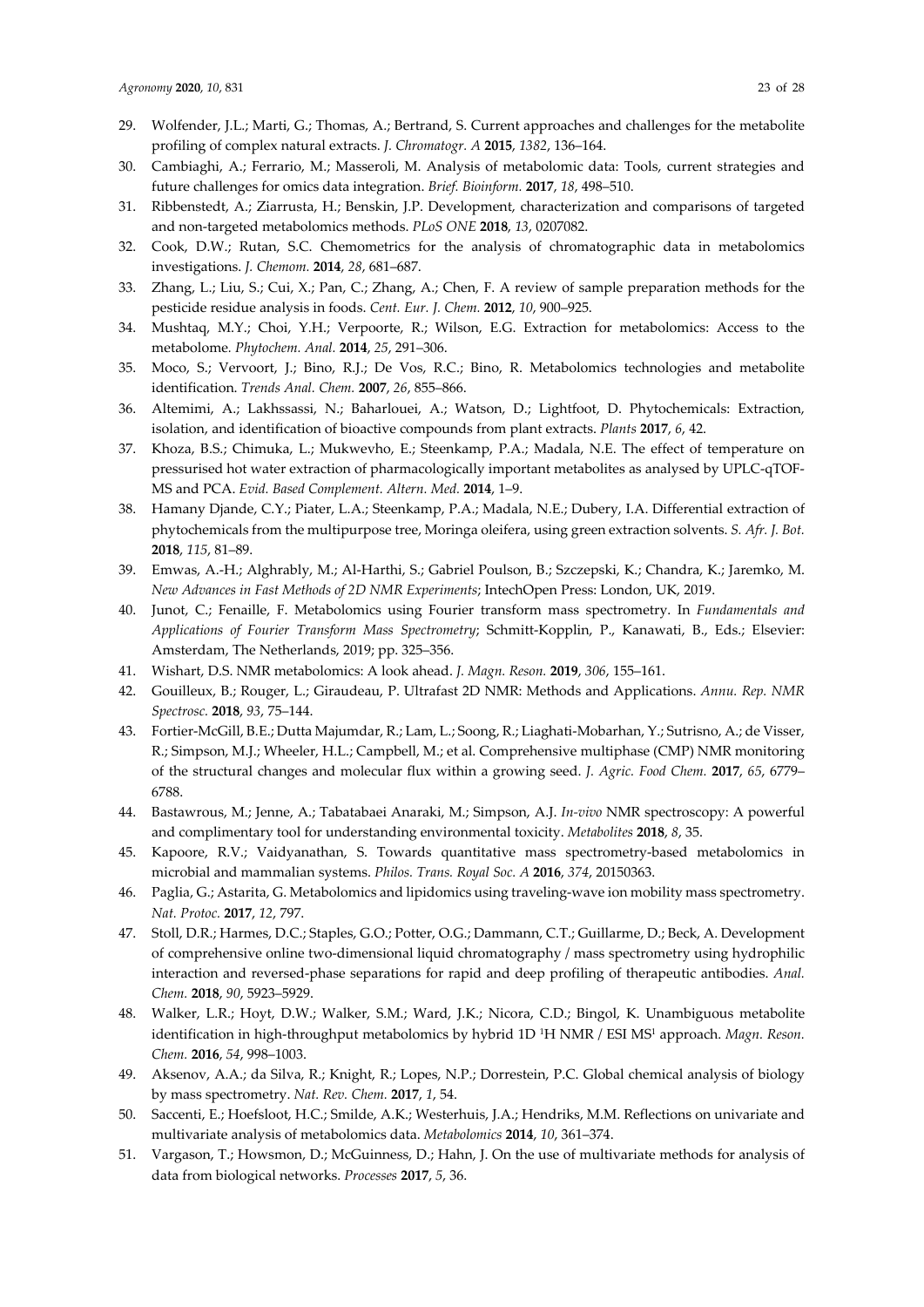- 52. Lamichhane, S.; Sen, P.; Dickens, A.M.; Hyötyläinen, T.; Orešiè, M. An overview of metabolomics data analysis: Current tools and future perspectives. *Comp. Anal. Chem.* **2018**, *82*, 387–413.
- 53. Madala, N.E.; Piater, L.A.; Steenkamp, P.A.; Dubery, I.A. Multivariate statistical models of metabolomic data reveals different metabolite distribution patterns in isonitrosoacetophenone‐elicited *Nicotiana tabacum* and *Sorghum bicolor* cells. *SpringerPlus* **2014**, *3*, 254.
- 54. Schillemans, T.; Shi, L.; Liu, X.; Åkesson, A.; Landberg, R.; Brunius, C. Visualization and interpretation of multivariate associations with disease risk markers and disease risk—The Triplot. *Metabolites* **2019**, *9*, 133.
- 55. Cuperlovic‐Culf, M. Machine learning methods for analysis of metabolic data and metabolic pathway modeling. *Metabolites* **2018**, *8*, 4.
- 56. Sathya, R.; Abraham, A. Comparison of supervised and unsupervised learning algorithms for pattern classification. *Int. J. Adv. Res. Artif. Intell.* **2013**, *2*, 34–38.
- 57. Maione, C.; Nelson, D.R.; Barbosa, R.M. Research on social data by means of cluster analysis. *Appl. Comp. Inform.* **2019**, *15*, 153–162.
- 58. Bunte, K.; Biehl, M.; Hammer, B. A general framework for dimensionality-reducing data visualization mapping. *Neural Comput.* **2012**, *24*, 771–804.
- 59. Capó, M.; Pérez, A.; Lozano, J.A. An efficient approximation to the K-means clustering for massive data. *Knowl. Based Syst.* **2017**, *117*, 56–69.
- 60. Wanichthanarak, K.; Fan, S.; Grapov, D.; Barupal, D.K.; Fiehn, O. Metabox: A toolbox for metabolomic data analysis, interpretation and integrative exploration. *PLoS ONE* **2017**, *12*, 0171046.
- 61. Wishart, D.S. Computational approaches to metabolomics. *Methods Mol. Biol.* **2010**, *593*, 283–313.
- 62. Sumner, L.W.; Amberg, A.; Barrett, D.A.; Beale, M.; Beger, R.; Daykin, C.; Fan, T.; Fiehn, O.; Doodacre, R.; Griffin, J.; et al. Proposed minimum reporting standards for chemical analysis Chemical Analysis Working Group (CAWG) Metabolomics Standards Initiative (MSI). *Metabolomics* **2007**, *3*, 211–221.
- 63. MetaboAnalyst. Available online: https://www.metaboanalyst.ca/ (accessed on 4 June 2020).
- 64. Metabox omicsX. Available online: https://omictools.com/metabox‐tool (accessed on 4 June 2020).
- 65. MetaCore omicsX. Available online: https://omictools.com/metabox‐tool (accessed on 4 June 2020).
- 66. InCroMAP. Available online: http://www.ra.cs.uni‐tuebingen.de/software/InCroMAP/index.htm (accessed on 4 June 2020).
- 67. SIMCA. Available online: https://umetrics.com/ (accessed on 4 June 2020).
- 68. XCMS. Available online: https://xcmsonline.scripps.edu (accessed on 4 June 2020).
- 69. Wolfender, J.L.; Rudaz, S.; Hae Choi, Y.; Kyong Kim, H. Plant metabolomics: From holistic data to relevant biomarkers. *Curr. Med. Chem.* **2013**, *20*, 1056–1090.
- 70. Klassen, A.; Faccio, A.T.; Canuto, G.A.B.; da Cruz, P.L.R.; Ribeiro, H.C.; Tavares, M.F.M.; Sussulini, A. Metabolomics: Definitions and significance in systems biology. In *Metabolomics: From Fundamentals to Clinical Applications*; Sussulini, A., Ed.; Springer: Berlin/Heidelberg, Germany, 2017; pp. 31–37.
- 71. Pubchem. Available online: https://pubchem.ncbi.nlm.nih.gov/ (accessed on 4 June 2020).
- 72. MassBank. Available online: https://massbank.eu/MassBank/Search (accessed on 4 June 2020).
- 73. Metlin. Available online: https://metlin.scripps.edu/ (accessed on 4 June 2020).
- 74. KEGG. Available online: https://www.genome.jp/kegg/ (accessed on 4 June 2020).
- 75. ChEBI. Available online: https://www.ebi.ac.uk/chebi/ (accessed on 4 June 2020).
- 76. MetaboID. Available online: https://www.ebi.ac.uk/chebi/ (accessed 4 June 2020).
- 77. Cottret, L.; Frainay, C.; Chazalviel, M.; Cabanettes, F.; Gloaguen, Y.; Camenen, E.; Merlet, B.; Heux, S.; Portais, J.C.; Poupin, N.; et al. MetExplore: Collaborative edition and exploration of metabolic networks. *Nucleic Acids Res.* **2018**, *46*, 495–502.
- 78. Chong, J.; Wishart, D.S.; Xia, J. Using Metaboanalyst 4.0 for comprehensive and integrative metabolomics data analysis. *Curr. Protoc. Bioinform.* **2019**, *68*, e86.
- 79. Xia, J. Computational strategies for biological interpretation of metabolomics data. *Adv. Exp. Med. Biol.* **2017**, *965*, 191–206.
- 80. Razzaq, A.; Sadia, B.; Raza, A.; Khalid Hameed, M.; Saleem, F. Metabolomics: A way forward for crop improvement. *Metabolites* **2019**, *9*, 303.
- 81. Hong, J.; Yang, L.; Zhang, D.; Shi, J. Plant metabolomics: An indispensable system biology tool for plant science. *Int. J. Mol. Sci.* **2016**, *17*, 767.
- 82. Tiwari, A. Plant Breeding: A prospect in developing world. *EC Microbiol.* **2017**, *8*, 272–278.
- 83. McCouch, S. Diversifying selection in plant breeding. *PLoS Biol.* **2004**, *2*, 347–347.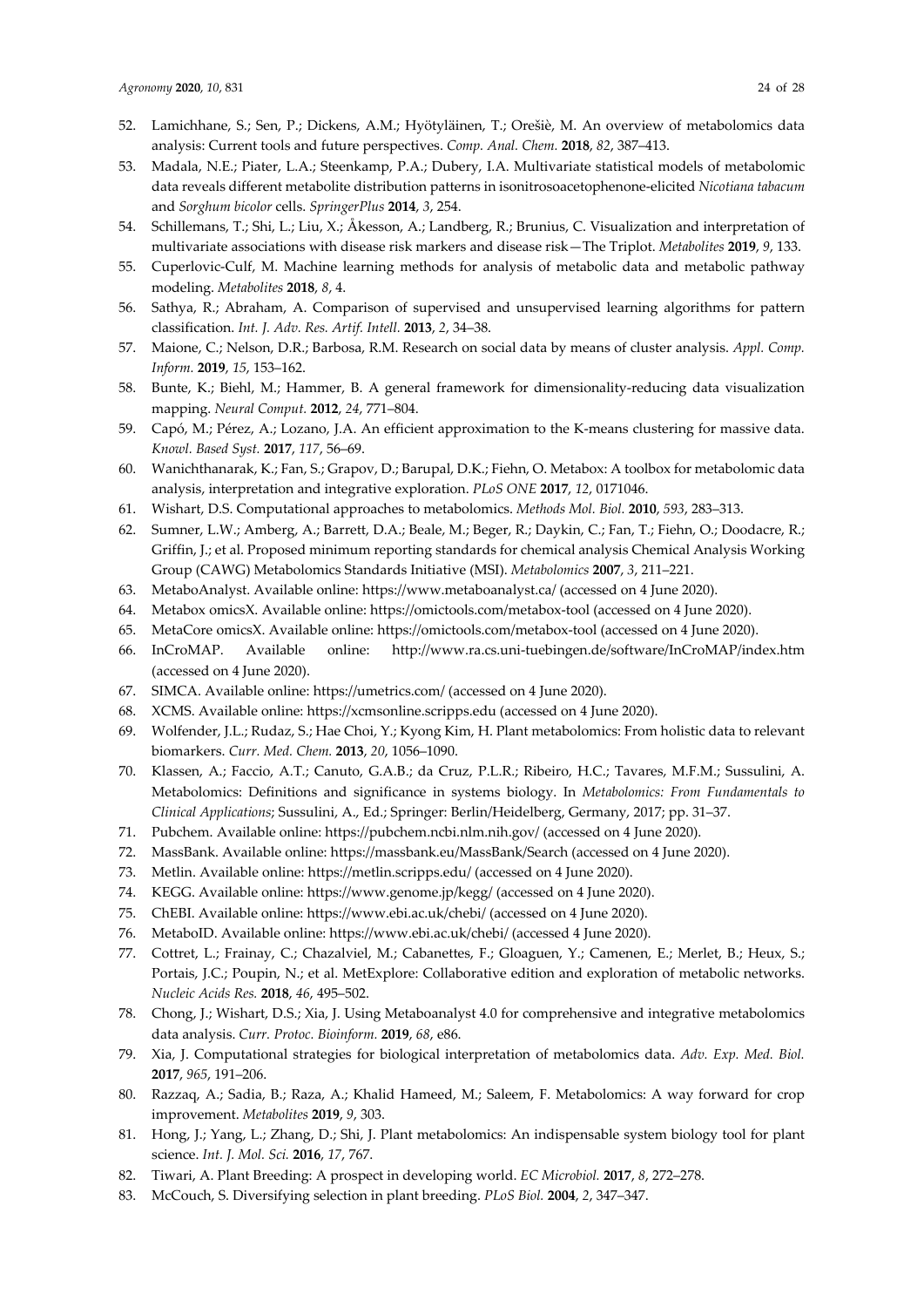- 84. Duvick, D.N. Utilization of biotechnology in plant breeding for North America: A status report. In *Perspektiven Nachwachsender Rohstoffe in der Chemie*; Eierdanz, H., Ed.; Wiley‐VCH: Weinheim, Germany, 1996; pp. 3–10, doi:10.1002/9783527624720.ch1.
- 85. Pilacinski, W.; Crawford, A.; Downey, R.; Harvey, B.; Huber, S.; Hunst, P.; Lahman, L.K.; MacIntosh, S.; Pohl, M.; Rickard, C.; et al. Plants with genetically modified events combined by conventional breeding: An assessment of the need for additional regulatory data. *Food Chem. Toxicol.* **2011**, *49*, 1–7.
- 86. Lusser, M.; Parisi, C.; Plan, D.; Rodriguez-Cerezo, E. Deployment of new biotechnologies in plant breeding. *Nat. Biotech*. **2012**, *30*, 231.
- 87. Simó, C.; Ibáez, C.; Valdés, A.; Cifuentes, A.; García-Cañas, V. Metabolomics of genetically modified crops. *Int. J. Mol. Sci.* **2014**, *15*, 18941–18966.
- 88. Sharma, K.; Sarma, S.; Bohra, A.; Mitra, A.; Sharma, N.K.; Kumar, A. Plant metabolomics: An emerging technology for crop improvement. In *New Visions in Plant Science*, 1st ed.; Çelik, O., Ed.; IntechOpen: London, UK, 2018; pp. 65–79.
- 89. Zhang, H.; Mittal, N.; Leamy, L.J.; Barazani, O.; Song, B.H. Back into the wild—Apply untapped genetic diversity of wild relatives for crop improvement. *Evol. Appl.* **2017**, *10*, 5–24.
- 90. Mammadov, J.; Buyyarapu, R.; Guttikonda, S.K.; Parliament, K.; Abdurakhmonov, I.Y.; Kumpatla, S.P. Wild relatives of maize, rice, cotton, and soybean: Treasure troves for tolerance to biotic and abiotic stresses. *Front. Plant Sci.* **2018**, *9*, 886.
- 91. Dempewolf, H.; Baute, G.; Anderson, J.; Kilian, B.; Smith, C.; Guarino, L. Past and future use of wild relatives in crop breeding. *Crop Sci.* **2017**, *57*, 1070–1082.
- 92. Xu, Y.; Crouch, J.H. Marker‐assisted selection in plant breeding: From publications to practice. *Crop Sci.* **2008**, *48*, 391–407.
- 93. Korir, N.K.; Han, J.; Shangguan, L.; Wang, C.; Kayesh, E.; Zhang, Y.; Fang, J. Plant variety and cultivar identification: Advances and prospects. *Crit. Rev. Biotechnol.* **2013**, *33*, 111–125.
- 94. Roychowdhury, R.; Taoutaou, A.; Hakeem, K.R.; Gawwad, M.R.A.; Tah, J. Molecular marker‐assisted technologies for crop improvement. In *Crop Improvement in the Era of Climate Change*; Roychowdhury, R., Ed.; International Publishing House: New Delhi, India, 2013; pp. 241–258.
- 95. Prohens, J. Plant breeding: A success story to be continued thanks to the advances in genomics. *Front. Plant Sci.* **2011**, *2*, 51.
- 96. Cobb, J.N.; Juma, R.U.; Biswas, P.S.; Arbelaez, J.D.; Rutkoski, J.; Atlin, G.; Hagen, T.; Quinn, M.; Ng, E.H. Enhancing the rate of genetic gain in public‐sector plant breeding programs: Lessons from the breeder's equation. *Theor. Appl. Genet.* **2019**, *132*, 627–645.
- 97. Hall, R.D. Plant metabolomics: From holistic hope, to hype, to hot topic. *New Phytol.* **2006**, *169*, 453–468.
- 98. Fernie, A.R.; Schauer, N. Metabolomics‐assisted breeding: A viable option for crop improvement? *Trends Genet.* **2009**, *25*, 39–48.
- 99. Kumar, R.; Bohra, A.; Pandey, A.K.; Pandey, M.K.; Kumar, A. Metabolomics for plant improvement: Status and prospects. *Front. Plant Sci.* **2017**, *8*, 302.
- 100. Alseekh, S.; Bermudez, L.; De Haro, L.A.; Fernie, A.R.; Carrari, F. Crop metabolomics: From diagnostics to assisted breeding. *Metabolomics* **2018**, *14*, 148.
- 101. Zabotina, O.A. Metabolite‐based biomarkers for plant genetics and breeding. In *Diagnostics in Plant Breeding*; Lübberstedt, T., Varshney, R., Eds.; Springer: Berlin/Heidelberg, Germany, 2013; pp. 281–309.
- 102. Gamboa‐Becerra, R.; Hernández‐Hernández, M.C.; González‐Ríos, Ó.; Suárez‐Quiroz, M.L.; Gálvez‐Ponce, E.; Ordaz‐Ortiz, J.J.; Winkler, R. Metabolomic markers for the early selection of *Coffea canephora* plants with desirable cup quality traits. *Metabolites*. **2019**, *9*, 214.
- 103. Riedelsheimer, C.; Czedik‐Eysenberg, A.; Grieder, C.; Lisec, J.; Technow, F.; Sulpice, R.; Altmann, T.; Stitt, M.; Willmitzer, L.; Melchinger, A.E. Genomic and metabolic prediction of complex heterotic traits in hybrid maize. *Nat. Genet*. **2012**, *44*, 217–220.
- 104. Li, S.; Dong, X.; Fan, G.; Yang, Q.; Shi, J.; Wei, W.; Zhao, F.; Li, N.; Wang, X.; Wang, F.; et al. Comprehensive profiling and inheritance patterns of metabolites in foxtail millet. *Front. Plant Sci.* **2018**, *9*, 1716.
- 105. Cubillos, A.E.R.; Tong, H.; Alseekh, S.; Lima, F.D.A.; Yu, J.; Fernie, A.R.; Nikoloski, Z.; Laitinen, R.A. Inheritance patterns in metabolism and growth in diallel crosses of *Arabidopsis thaliana* from a single growth habitat. *Heredity* **2018**, *120*, 463–473.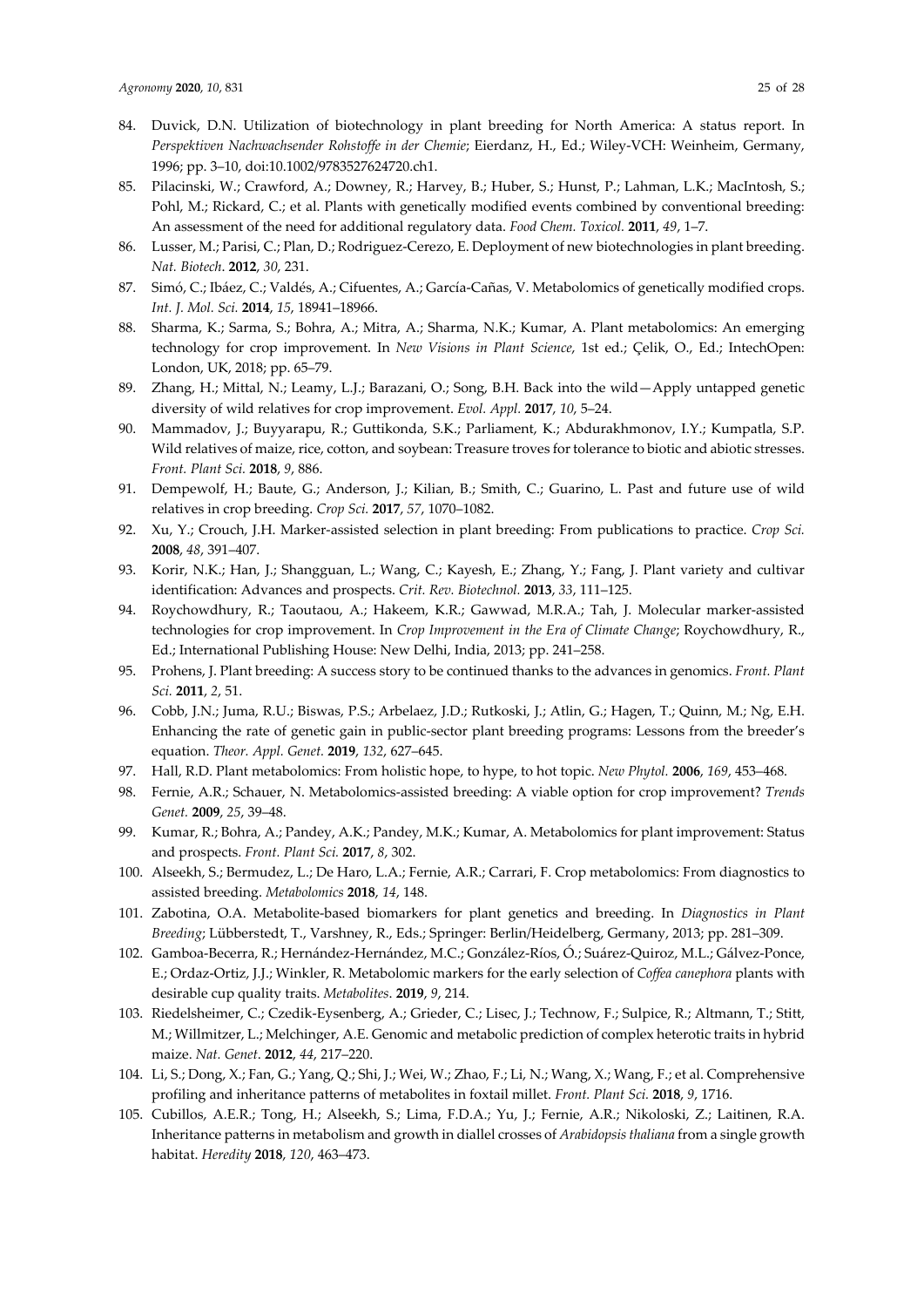- 107. Steinfath, M.; Strehmel, N.; Peters, R.; Schauer, N.; Groth, D.; Hummel, J.; Steup, M.; Selbig, J.; Kopka, J.; Geigenberger, P.; et al. Discovering plant metabolic biomarkers for phenotype prediction using an untargeted approach. *Plant Biotechnol. J.* **2010**, *8*, 900–911.
- 108. Fernandez, O.; Urrutia, M.; Bernillon, S.; Giauffret, C.; Tardieu, F.; Le Gouis, J.; Langlade, N.; Charcosset, A.; Moing, A.; Gibon, Y. Fortune telling: Metabolic markers of plant performance. *Metabolomics* **2016**, *12*, 158.
- 109. Chen, M.; Rao, R.S.P.; Zhang, Y.; Zhong, C.; Thelen, J.J. Metabolite variation in hybrid corn grain from a large‐scale multisite study. *Crop J.* **2016**, *4*, 177–187.
- 110. Loskutov, I.G.; Shelenga, T.V.; Konarev, A.V.; Shavarda, A.L.; Blinova, E.V.; Dzubenko, N.I. The metabolomic approach to the comparative analysis of wild and cultivated species of oats (*Avena* L.). *Russ. J. Genet. Appl. Res.* **2017**, *7*, 501–508.
- 111. Song, E.H.; Jeong, J.; Park, C.Y.; Kim, H.Y.; Kim, E.H.; Bang, E.; Hong, Y.S. Metabotyping of rice (*Oryza sativa* L.) for understanding its intrinsic physiology and potential eating quality. *Food Res. Int.* **2018**, *111*, 20– 30.
- 112. Thomason, K.; Babar, M.A.; Erickson, J.E.; Mulvaney, M.; Beecher, C.; MacDonald, G. Comparative physiological and metabolomics analysis of wheat (*Triticum aestivum* L.) following post‐anthesis heat stress. *PLoS ONE* **2018**, *13*, 0197919.
- 113. Lawas, L.M.F.; Li, X.; Erban, A.; Kopka, J.; Jagadish, S.K.; Zuther, E.; Hincha, D.K. Metabolic responses of rice cultivars with different tolerance to combined drought and heat stress under field conditions. *Gigascience* **2019**, *8,* 50.
- 114. Mareya, C.R.; Tugizimana, F.; Piater, L.A.; Madala, N.E.; Steenkamp, P.A.; Dubery, I.A. Untargeted metabolomics reveal defensome‐related metabolic reprogramming in *Sorghum bicolor* against infection by *Burkholderia andropogonis*. *Metabolites* **2019**, *9*, 8.
- 115. Wang, Y.; Zeng, X.; Xu, Q.; Mei, X.; Yuan, H.; Jiabu, D.; Sang, Z.; Nyima, T. Metabolite profiling in two contrasting Tibetan hulless barley cultivars revealed the core salt-responsive metabolome and key salttolerance biomarkers. *AoB Plants* **2019**, *11*, 21.
- 116. Gani, A.; Wani, S.M.; Masoodi, F.A.; Hameed, G. Whole‐grain cereal bioactive compounds and their health benefits: A review. *Int. J. Food Process Technol.* **2012**, *3*, 146–156.
- 117. Cooper, R. Re‐discovering ancient wheat varieties as functional foods. *J. Tradit. Compl. Med.* **2015**, *5*, 138– 143.
- 118. Khlestkina, E. The adaptive role of flavonoids: Emphasis on cereals. *Cereal Res. Commun.* **2013**, *41*, 185–198.
- 119. Dykes, L.; Rooney, L.W. Phenolic compounds in cereal grains and their health benefits. *Cereal Foods World* **2007**, *52*, 105–111.
- 120. Joye, I. Protein digestibility of cereal products. *Foods* **2019**, *8*, 199.
- 121. Xu, M.; Rao, J.; Chen, B. Phenolic compounds in germinated cereal and pulse seeds: Classification, transformation, and metabolic process. *Crit. Rev. Food Sci. Nutr.* **2020**, *60*, 740–759.
- 122. Sidhu, J.S.; Kabir, Y.; Huffman, F.G. Functional foods from cereal grains. *Int. J. Food Prop.* **2007**, *10*, 231–244.
- 123. Leitzmann, C. Characteristics and health benefits of phytochemicals. *J. Compl. Med. Res.* **2016**, *23*, 69–74.
- 124. Berini, J.L.; Brockman, S.A.; Hegeman, A.D.; Reich, P.B.; Muthukrishnan, R.; Montgomery, R.A.; Forester, J.D. Combinations of abiotic factors differentially alter production of plant secondary metabolites in five woody plant species in the boreal‐temperate transition zone. *Front. Plant Sci*. **2018**, *9*, 1257.
- 125. Yan, S.; Huang, W.; Gao, J.; Fu, H.; Liu, J. Comparative metabolomic analysis of seed metabolites associated with seed storability in rice (*Oryza sativa* L.) during natural aging. *Plant Physiol. Biochem.* **2018**, *127*, 590–598.
- 126. Zarei, I.; Luna, E.; Leach, J.; McClung, A.; Vilchez, S.; Koita, O.; Ryan, E. Comparative rice bran metabolomics across diverse cultivars and functional rice gene‐bran metabolite relationships. *Metabolites* **2018**, *8*, 63.
- 127. Hu, C.; Shi, J.; Quan, S.; Cui, B.; Kleessen, S.; Nikoloski, Z.; Tohge, T.; Alexander, D.; Guo, L.; Lin, H.; et al. Metabolic variation between *japonica* and *indica* rice cultivars as revealed by non-targeted metabolomics. *Sci. Rep.* **2014**, *4,* 5067.
- 128. Gayen, D.; Ghosh, S.; Paul, S.; Sarkar, S.N.; Datta, S.K.; Datta, K. Metabolic regulation of carotenoid‐ enriched golden rice line. *Front. Plant. Sci*. **2016**, *7*, 1622.
- 129. Sana, T.R.; Fischer, S.; Wohlgemuth, G.; Katrekar, A.; Jung, K.H.; Ronald, P.C.; Fiehn, O. Metabolomic and transcriptomic analysis of the rice response to the bacterial blight pathogen *Xanthomonas oryzae* pv. *oryzae*. *Metabolomics* **2010**, *6*, 451–465.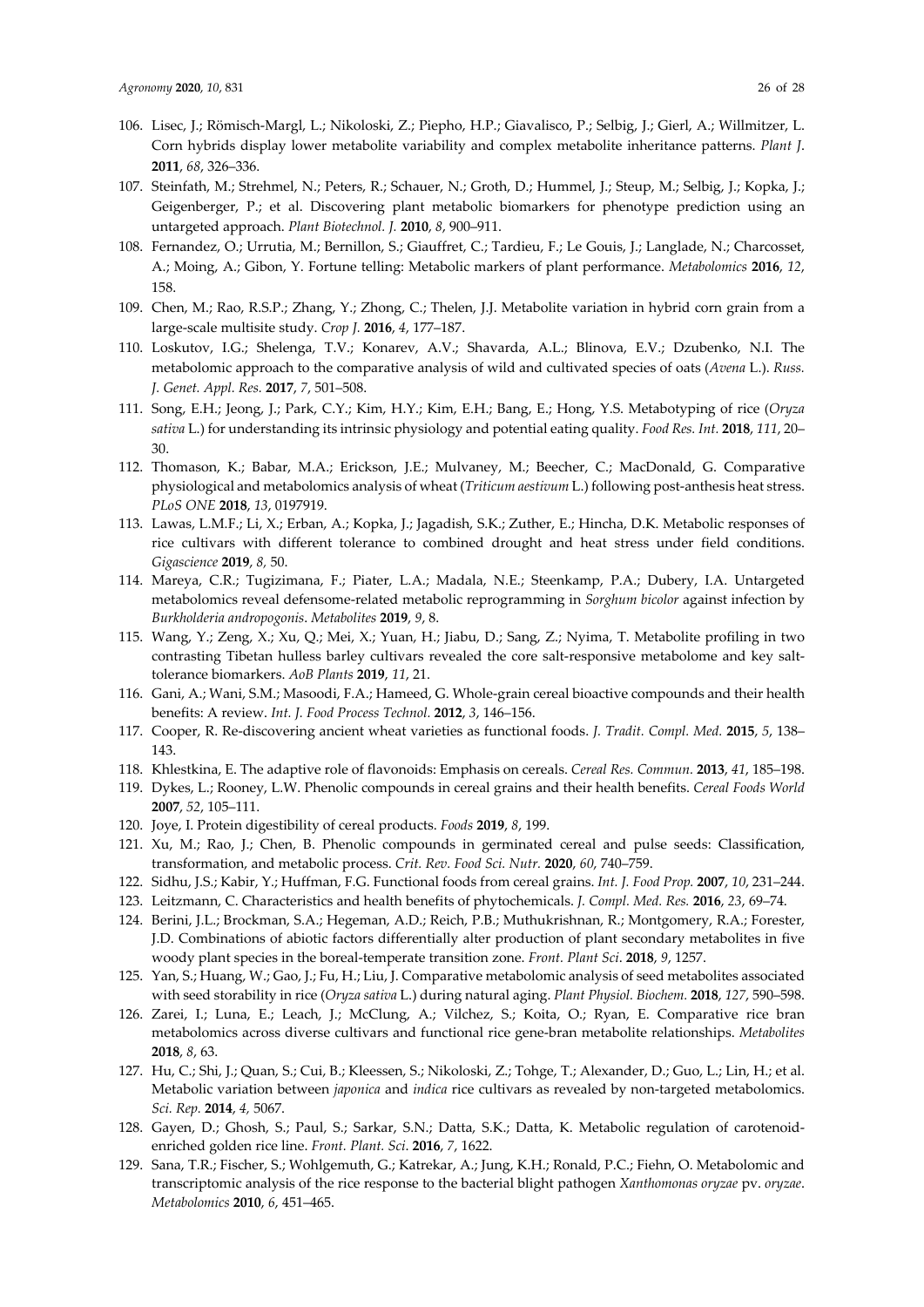- 130. Gupta, S.V.K.; Rupasinghe, T.W.T.; Callahan, D.L.; Natera, S.H.; Smith, P.M.; Hill, C.B.; Roessner, U.; Boughton, B.A. Spatio‐temporal metabolite and elemental profiling of salt stressed barley seeds during initial stages of germination by MALDI‐MSI and μ‐XRF Spectrometry. *Front. Plant Sci.* **2019**, *10*, 1139.
- 131. Piasecka, A.; Sawikowska, A.; Kuczyńska, A.; Ogrodowicz, P.; Mikołajczak, K.; Krystkowiak, K.; Gudyś, K.; Guzy‐Wróbelska, J.; Krajewski, P.; Kachlicki, P. Drought‐related secondary metabolites of barley (*Hordeum vulgare* L.) leaves and their metabolomic quantitative trait loci. *Plant J.* **2017**, *89*, 898–913.
- 132. Piasecka, A.; Sawikowska, A.; Krajewski, P.; Kachlicki, P. Combined mass spectrometric and chromatographic methods for in‐depth analysis of phenolic secondary metabolites in barley leaves. *J. Mass Spectrom.* **2015**, *50,* 513–532.
- 133. Khakimov, B.; Rasmussen, M.A.; Kannangara, R.M.; Jespersen, B.M.; Munck, L.; Engelsen, S.B. From metabolome to phenotype: GC‐MS metabolomics of developing mutant barley seeds reveals effects of growth, temperature and genotype. *Sci. Rep.* **2017**, *7*, 8195.
- 134. Kogel, K.H.; Voll, L.M.; Schäfer, P.; Jansen, C.; Wu, Y.; Langen, G.; Imani, J.; Hofmann, J.; Schmiedl, A.; Sonnewald, S.; et al. Transcriptome and metabolome profiling of field‐grown transgenic barley lack induced differences but show cultivar‐specific variances. *Proc. Natl. Acad. Sci. USA* **2010**, *107*, 6198–6203.
- 135. Roessner, U.; Patterson, J.H.; Forbes, M.G.; Fincher, G.B.; Langridge, P.; Bacic, A. An investigation of boron toxicity in barley using metabolomics. *Plant Physiol.* **2006**, *142*, 1087–1101.
- 136. Tugizimana, F.; Djami Tchatchou, A.T.; Steenkamp, P.A.; Piater, L.A.; Dubery, I.A. Metabolomic analysis of defence‐related reprogramming in *Sorghum bicolor* in response to *Colletotrichum sublineolum* infection reveals a functional metabolic web of phenylpropanoid and flavonoid pathways. *Front. Plant Sci.* **2019**, *9*, 1840.
- 137. Ogbaga, C.C.; Stepien, P.; Dyson, B.C.; Rattray, N.J.; Ellis, D.I.; Goodacre, R.; Johnson, G.N. Biochemical analyses of sorghum varieties reveal differential responses to drought. *PLoS ONE* **2016**, *11*, e0154423.
- 138. Turner, M.F.; Heuberger, A.L.; Kirkwood, J.S.; Collins, C.C.; Wolfrum, E.J.; Broeckling, C.D.; Prenni, J.E.; Jahn, C.E. Non-targeted metabolomics in diverse sorghum breeding lines indicates primary and secondary metabolite profiles are associated with plant biomass accumulation and photosynthesis. *Front. Plant Sci.* **2016**, *7*, 953.
- 139. Michaletti, A.; Naghavi, M.R.; Toorchi, M.; Zolla, L.; Rinalducci, S. Metabolomics and proteomics reveal drought‐stress responses of leaf tissues from spring‐wheat. *Sci. Rep.* **2018**, *8*, 5710.
- 140. Shi, T.; Zhu, A.; Jia, J.; Hu, X.; Chen, J.; Liu, W.; Ren, X.; Sun, D.; Fernie, A.R.; Cui, F.; et al. Metabolomics analysis and metabolite‐agronomic trait associations using kernels of wheat (*Triticum aestivum*) recombinant inbred lines. *Plant J*. **2020** (in press), doi:10.1111/tpj.14727.
- 141. Shewry, P.R.; Corol, D.I.; Jones, H.D.; Beale, M.H.; Ward, J.L. Defining genetic and chemical diversity in wheat grain by 1H‐NMR spectroscopy of polar metabolites. *Mol. Nutr. Food Res.* **2017**, *61*, 1600807.
- 142. Matthews, S.B.; Santra, M.; Mensack, M.M.; Wolfe, P.; Byrne, P.F.; Thompson, H.J. Metabolite profiling of a diverse collection of wheat lines using ultra performance liquid chromatography coupled with time‐of‐ flight mass spectrometry. *PLoS ONE* **2012**, *7*, 44179.
- 143. Rao, J.; Cheng, F.; Hu, C.; Quan, S.; Lin, H.; Wang, J.; Chen, G.; Zhao, X.; Alexander, D.; Guo, L.; et al. Metabolic map of mature maize kernels. *Metabolomics* **2014**, *10*, 775–787.
- 144. Barros, E.; Lezar, S.; Anttonen, M.J.; Van Dijk, J.P.; Röhlig, R.M.; Kok, E.J.; Engel, K.H. Comparison of two GM maize varieties with a near-isogenic non-GM variety using transcriptomics, proteomics and metabolomics. *Plant Biotechnol. J.* **2010**, *8,* 436–451.
- 145. Lamari, N.; Zhendre, V.; Urrutia, M.; Bernillon, S.; Maucourt, M.; Deborde, C.; Prodhomme, D.; Jacob, D.; Ballias, P.; Rolin, D.; et al. Metabotyping of 30 maize hybrids under early-sowing conditions reveals potential marker‐metabolites for breeding. *Metabolomics* **2018**, *14*, 132.
- 146. Xu, G.; Cao, J.; Wang, X.; Chen, Q.; Jin, W.; Li, Z.; Tian, F. Evolutionary metabolomics identifies substantial metabolic divergence between maize and its wild ancestor, teosinte. *Plant Cell* **2019**, *31*, 1990–2009.
- 147. Jin, M.; Zhang, X.; Zhao, M.; Deng, M.; Du, Y.; Zhou, Y.; Wang, S.; Tohge, T.; Fernie, A.R.; Willmitzer, L.; et al. Integrated genomics‐based mapping reveals the genetics underlying maize flavonoid biosynthesis. *BMC Plant Biol*. **2017**, *17*, 17.
- 148. Sánchez‐Martín, J.; Heald, J.; Kingston‐Smith, A.; Winters, A.; Rubiales, D.; Sanz, M.; Mur, L.A.; Prats, E. A metabolomic study in oats (*Avena sativa*) highlights a drought tolerance mechanism based upon salicylate signalling pathways and the modulation of carbon, antioxidant and photo‐oxidative metabolism. *Plant Cell Environ.* **2015**, *38*, 1434–1452.
- 149. Dhawi, F.; Datta, R.; Ramakrishna, W. Metabolomics, biomass and lignocellulosic total sugars analysis in foxtail millet (*Setaria italica*) inoculated with different combinations of plant growth promoting bacteria and mycorrhiza. *Commun. Plant Sci.* **2018**, *8*, 8–14.